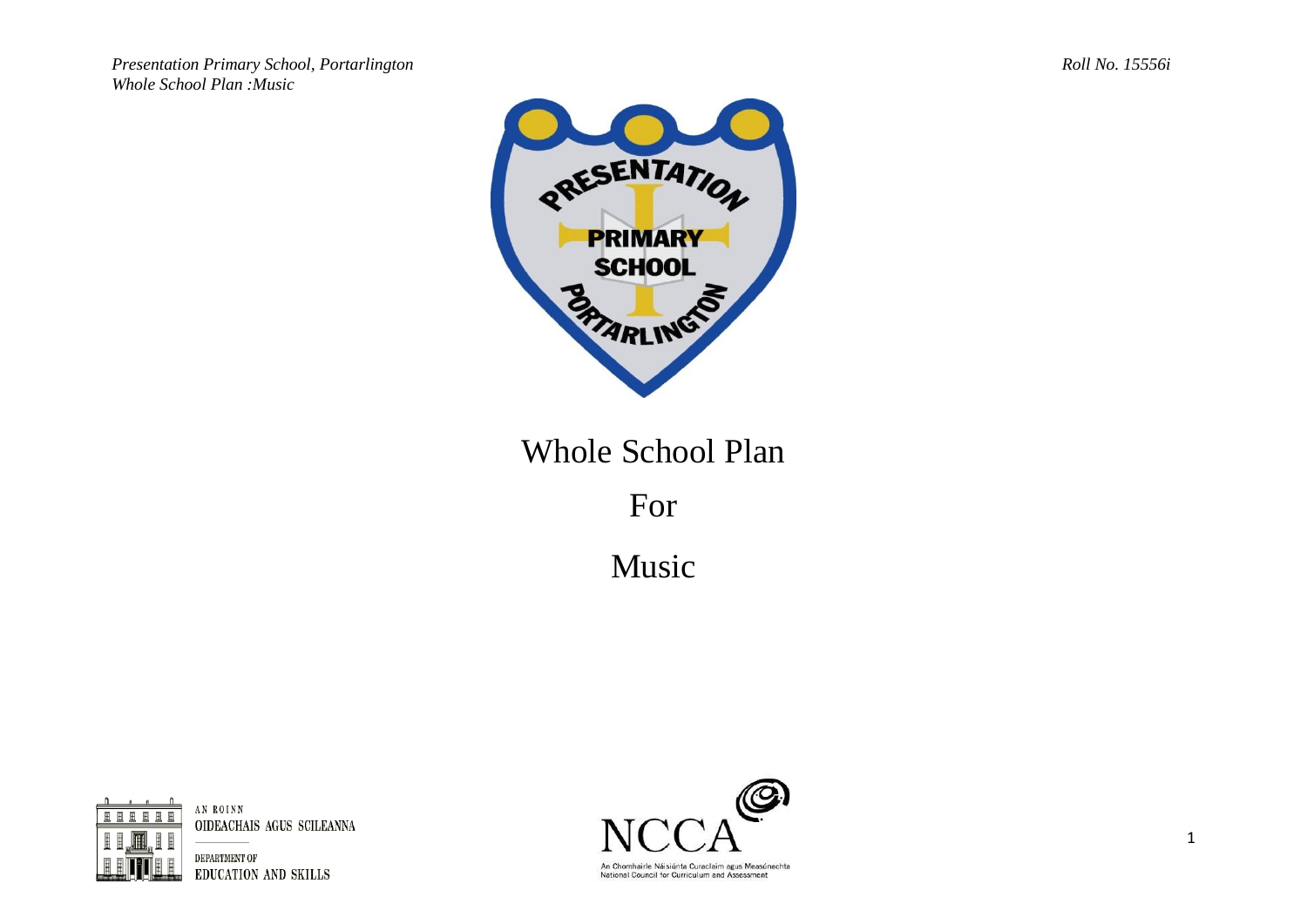| <b>General</b>          |                                                                                                                                                                                                                                                                                                                                                                                                                                                                                                                                                                                                                                                                                                                                                                                                                                                                                                                                         |  |
|-------------------------|-----------------------------------------------------------------------------------------------------------------------------------------------------------------------------------------------------------------------------------------------------------------------------------------------------------------------------------------------------------------------------------------------------------------------------------------------------------------------------------------------------------------------------------------------------------------------------------------------------------------------------------------------------------------------------------------------------------------------------------------------------------------------------------------------------------------------------------------------------------------------------------------------------------------------------------------|--|
| <b>Introductory:</b>    | This policy was developed by the staff during the 2013/2014 school year. It was further developed and ratified by the<br>Board of Management at a meeting on Tuesday 18 <sup>th</sup> June 2013.<br>This plan will form the basis of each teacher's long and short term planning in music and so will influence teaching and<br>learning in individual classrooms. It will inform new or temporary teachers of our approaches and methodologies in this<br>subject area.                                                                                                                                                                                                                                                                                                                                                                                                                                                                |  |
| <b>Rationale:</b>       | As music is a diverse and lifelong activity, enjoyed by people of all ages, we in Presentation Primary School consider<br>music to be an indispensable part of the child centred curriculum. It is a discrete body of knowledge, another form of<br>communication and means and assists in the development of the child's imagination and listening skills. It assists in the<br>personal, social, mental and physical development of the child. Music offers lifelong opportunities for the development<br>of imagination, sensitivity, inventiveness, risk-taking and enjoyment. (Music Curriculum pg.5)                                                                                                                                                                                                                                                                                                                              |  |
| <b>Vision and Aims:</b> | (a) Vision:<br>Music education is part of a balanced curriculum which aims to develop the whole spectrum of the child's<br>intelligence. Music involves learning in the major domains of knowledge, skills, attitudes and feelings and the<br>senses. It is our shared vision that music in our school will enable the pupils to develop these domains through<br>this learning. It is our vision that music in our school will be evident in the joy of the shared music experience<br>and evident in the opportunities presented within our school to experience activity, alone or with others, which<br>will contribute towards providing many opportunities for them to enjoy, understand and appreciate music<br>while nurturing their self esteem and confidence.<br>(b) Aims: We, the staff of the Presentation Primary School, endorse the aims and objectives for music as outlined<br>in the music curriculum (p. $12-13$ ). |  |
|                         | To enable the child to enjoy and understand music and to appreciate it critically.<br>To develop the child's openness to awareness of and response to a wide range of musical genres,<br>including Irish music.<br>To develop the child's capacity to express ideas, feelings and experiences through music as an<br>individual and in collaboration with others.<br>To enable the child to develop his/her musical potential and to experience the excitement and<br>satisfaction of being actively engaged in musical activity.<br>To nurture the child's self-esteem through participation in musical performance.<br>To foster higher-order thinking skills and lifelong learning through acquisition of musical knowledge,                                                                                                                                                                                                         |  |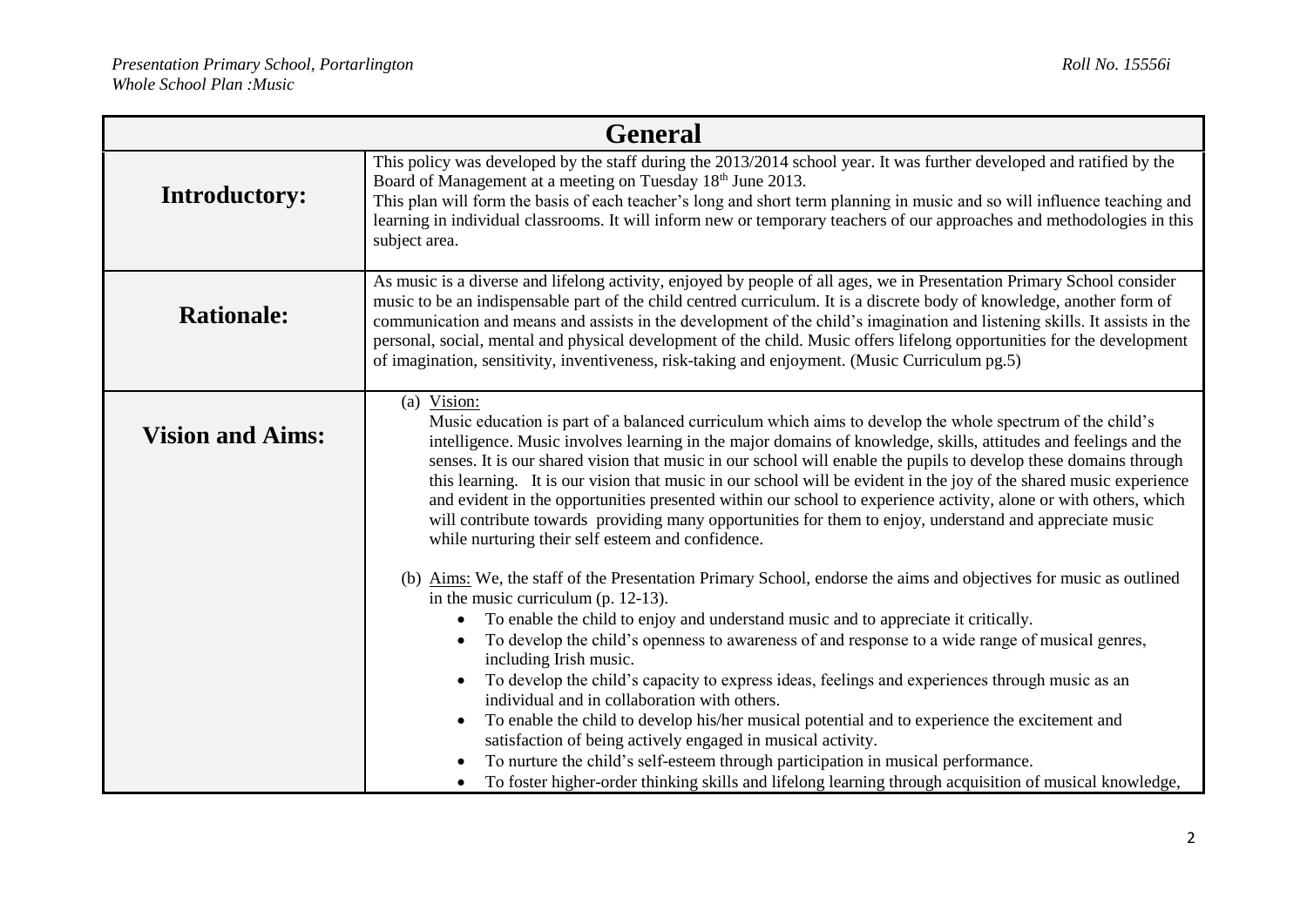|                                                             | skills concepts and values.                                                                                                                                                                                                                                                                                                                                                                                                                                                                                                                                                                                                                                                                                                                                                                                                                                                                                                                                  |  |
|-------------------------------------------------------------|--------------------------------------------------------------------------------------------------------------------------------------------------------------------------------------------------------------------------------------------------------------------------------------------------------------------------------------------------------------------------------------------------------------------------------------------------------------------------------------------------------------------------------------------------------------------------------------------------------------------------------------------------------------------------------------------------------------------------------------------------------------------------------------------------------------------------------------------------------------------------------------------------------------------------------------------------------------|--|
|                                                             | To enhance the quality of the child's life through aesthetic musical experience.                                                                                                                                                                                                                                                                                                                                                                                                                                                                                                                                                                                                                                                                                                                                                                                                                                                                             |  |
|                                                             |                                                                                                                                                                                                                                                                                                                                                                                                                                                                                                                                                                                                                                                                                                                                                                                                                                                                                                                                                              |  |
| <b>Strands and Strand</b><br><b>Units:</b>                  | Infants p. 14-25, 1 <sup>st</sup> and 2 <sup>nd</sup> p. 26-40, 3 <sup>rd</sup> & 4 <sup>th</sup> p. 41-59 and $5th$ & 6 <sup>th</sup> p. 60-79.<br>The choice of content is determined by the previous musical experience and need of the student. At times this may be<br>accommodated through attempting the content suggestions for an earlier level.<br>When choosing strand unit/objectives, every effort is made to ensure that all the musical concepts are included resulting<br>in a plan for music that is broad, balanced and coherent.<br>Familiarity is maintained when teachers change classes or for new teachers by providing a template which lists what is<br>expected at each class level. This ensures continuity and progression.<br>Each teacher also has a chart for the musical concepts, their definitions and when each should be introduced.<br>Individual classes use thematic approaches e.g. Christmas, seasonal themes, etc. |  |
| <b>Planning:</b>                                            | Each teacher will prepare a long term yearly plan for music which will be informed by this plan.<br>Each teacher will ensure that the music content for their class will be covered at a minimum during the school year and<br>will in their fortnightly plans and Cuntas Míosúil                                                                                                                                                                                                                                                                                                                                                                                                                                                                                                                                                                                                                                                                            |  |
| <b>Approaches and</b><br>Methodologies (T.G. p.<br>$52-127$ | School planning for music takes into account a range of approaches, ensuring continuity where valuable work has<br>begun and to provide support where weaknesses emerge.<br>We will ensure that the approaches and methodologies used will<br>Foster enjoyment in music making.<br>Seek to develop the skills, understanding, knowledge and attitudes of the child.<br>Allow for musical growth and the development of creativity in the child.<br>$\bullet$                                                                                                                                                                                                                                                                                                                                                                                                                                                                                                 |  |
|                                                             | Music Literacy: Solfa will be used for song singing only, staff notation is introduced from 2 <sup>nd</sup> class. Infants-pictorial -<br>Symbols/Rhythm Patterns, 1 <sup>st</sup> and 2 <sup>nd</sup> - Stick Notation, 3 <sup>rd</sup> to 6 <sup>th</sup> -Staff Notation Whatever approach or methodology<br>chosen is chosen to ensure enjoyment, develop knowledge and allow musical growth.<br><b>Instrumental Work:</b> Tin Whistle introduced at 2 <sup>nd</sup> class. Teachers within Presentation Primary School facilitate these<br>classes. Opportunities for performance include taking part in the annual St. Patrick's Day Parade and the turning on of<br>the Christmas tree lights.<br><b>Appropriate singing and listening materials:</b> Teachers have a wide variety of materials in their classrooms which<br>provides opportunities for listening and responding to a wide range of musical styles, traditions and cultures.          |  |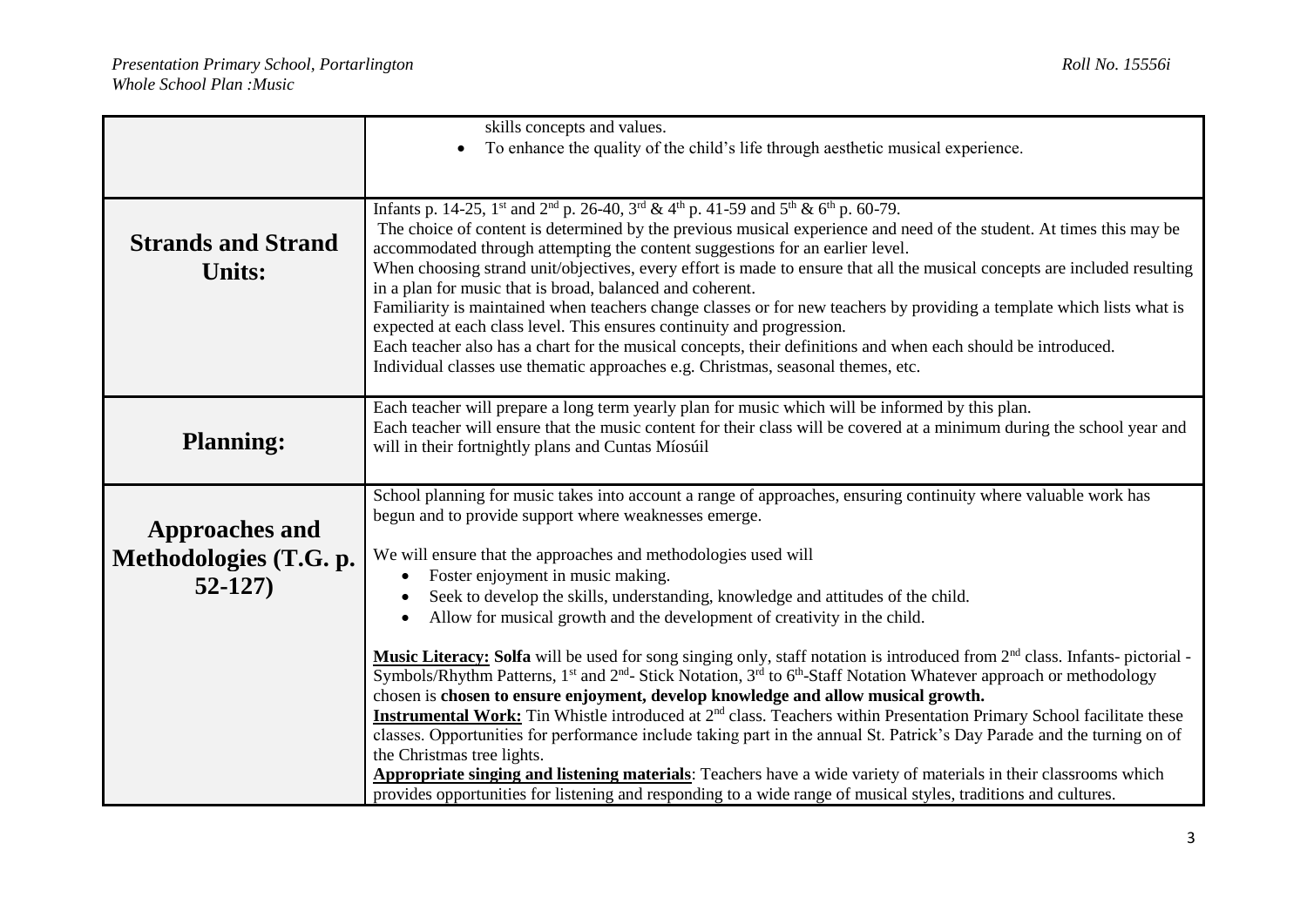|                                                                         | Song Singing: Songs are taught from CD, using keyboard, directly form the teacher, making every effort to choose<br>songs which match the vocal range of the pupils. Older students combine learning songs by ear with the reading of<br>music in 5 <sup>th</sup> and 6 <sup>th</sup> classes. Opportunities for performance include school choir, school concerts, singing Christmas<br>carols, etc.                                                                                                                                                                                                                                                                                                                                                                                                                                                                                                                                             |  |  |
|-------------------------------------------------------------------------|---------------------------------------------------------------------------------------------------------------------------------------------------------------------------------------------------------------------------------------------------------------------------------------------------------------------------------------------------------------------------------------------------------------------------------------------------------------------------------------------------------------------------------------------------------------------------------------------------------------------------------------------------------------------------------------------------------------------------------------------------------------------------------------------------------------------------------------------------------------------------------------------------------------------------------------------------|--|--|
| <b>Linkage and</b><br>Integration (T.G. p.<br>$19-22)$                  | Music can be linked and integrated with all other areas of the curricular areas.<br><b>Linkage:</b><br>Listening and Responding-Exploring Sounds-Performing-Playing Instruments, patterns explored in music literacy<br>incorporated into students improvisations and compositions.<br><b>Integration:</b><br>Cross-curricular connections-<br>Visual Arts, P.E. Science, History, Language, Language and Reading, S.E.S.E. and Maths.                                                                                                                                                                                                                                                                                                                                                                                                                                                                                                            |  |  |
| <b>Assessment and</b><br><b>Record Keeping</b><br>(Curr. Book p. 82-89) | As in all subject areas, assessment is an integral part of the teaching and learning of music. We as a staff have a<br>common understanding of its purpose and the ways in which the progress of children in music will be assessed,<br>documented and reported.<br><b>Teacher Observation:</b><br>The teacher observes the students participation in musical activities and their application skills taught and their<br>knowledge and understanding. The students emerging understanding of invented or standard musical notation is noted.<br>Distinctions are made between students solo and group performance.<br>Literacy:<br>Students efforts when composing, which illustrate musical knowledge (beats/sounds, stick/standard notation) are noted.<br>Teacher designed tasks and tests:<br>Playing a tune from memory, designing or making a musical instrument, composing a song, composing a dance<br>sequence, singing from sight etc. |  |  |
| <b>Children with</b><br><b>Differing Needs:</b>                         | Approaches and methodologies employed by class teachers take into account students with differing needs. By using<br>flexibility in their planning and preparation teachers in most cases allow students with differing needs to participate in<br>classroom music with minor modifications.<br>It is important that all children experience a rounded arts education. Drama plays a pivotal role in this education and so<br>we will ensure that every child will have opportunities to engage in learning activities appropriate to their abilities.<br>Drama is particularly relevant to children with special needs because of its nature and the unique learning experience it<br>has to offer.<br>Teachers will use a mixture of whole-class teaching and group work, with different groups set tasks of various<br>$\bullet$<br>complexities.                                                                                              |  |  |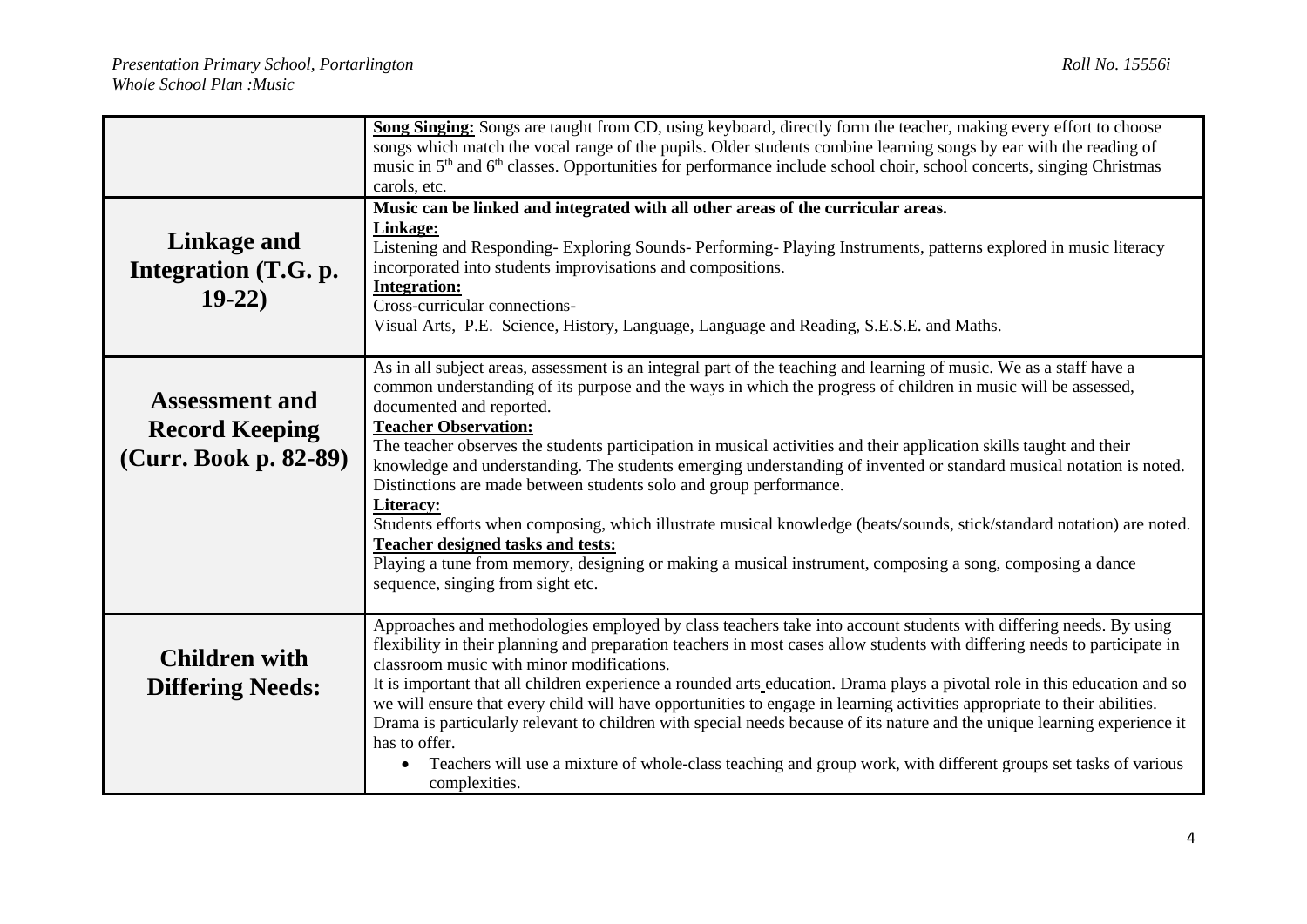|                          | Teachers will be conscious of any physical and/or emotional restrictions that may inhibit the pupil from<br>partaking in the drama experience.<br>Children may be able to explore and deal with questions of choice and conflict by distancing themselves in the<br>٠<br>fictional context.<br>Drama will contribute to every child's self-esteem and allow each child, including those with special needs,<br>scope for self-expression and self-realisation.<br>All teachers will familiarise themselves with the Guidelines for Children with General Learning Disabilities<br>(NCCA) in this regard. |  |  |
|--------------------------|----------------------------------------------------------------------------------------------------------------------------------------------------------------------------------------------------------------------------------------------------------------------------------------------------------------------------------------------------------------------------------------------------------------------------------------------------------------------------------------------------------------------------------------------------------------------------------------------------------|--|--|
| <b>Equality of</b>       | All students and all teachers are actively engaged in music education within the school.<br>Equal opportunities will be given to every child to experience all strands.<br>$\bullet$                                                                                                                                                                                                                                                                                                                                                                                                                     |  |  |
| <b>Participation and</b> | All children will have an equal opportunity to participate in music lessons and activities.                                                                                                                                                                                                                                                                                                                                                                                                                                                                                                              |  |  |
| Access:                  | Provision for children with physical difficulties will be made so that they can access the music curriculum.                                                                                                                                                                                                                                                                                                                                                                                                                                                                                             |  |  |
|                          | If we have children whose first language is not English, they will be supported in accessing the music<br>$\bullet$                                                                                                                                                                                                                                                                                                                                                                                                                                                                                      |  |  |
|                          | curriculum also.                                                                                                                                                                                                                                                                                                                                                                                                                                                                                                                                                                                         |  |  |
|                          |                                                                                                                                                                                                                                                                                                                                                                                                                                                                                                                                                                                                          |  |  |
| <b>Timetable:</b>        | The integrated approach to the teaching of music will be widely used at all levels of our school, the quality of the                                                                                                                                                                                                                                                                                                                                                                                                                                                                                     |  |  |
|                          | learning experience being more important than the time allocated to it. Time will be allocated in blocks for specific<br>aspects of arts education.                                                                                                                                                                                                                                                                                                                                                                                                                                                      |  |  |
|                          | In keeping with the recommendations in the Primary School Curriculum Introduction (pg.70) a minimum two and half                                                                                                                                                                                                                                                                                                                                                                                                                                                                                         |  |  |
|                          | hours per week is devoted to Arts education in the infant classes and a minimum of three hours per week for classes for                                                                                                                                                                                                                                                                                                                                                                                                                                                                                  |  |  |
| <b>Resources and ICT</b> | $1st$ to $6th$<br>Our school is very well resourced with musical instruments. These instruments are made available to all teachers.                                                                                                                                                                                                                                                                                                                                                                                                                                                                      |  |  |
|                          | An inventory of resources, equipment and instruments available for music is to be displayed in the music room,<br>which is located upstairs on the senior side of the school. Miss Ursula Dunne holds a post of responsibility for<br>music in our school and is responsible for the equipment.                                                                                                                                                                                                                                                                                                          |  |  |
|                          | We will ensure that pupils are afforded the opportunity to manipulate and construct materials to make music<br>$\bullet$<br>and rhythm.                                                                                                                                                                                                                                                                                                                                                                                                                                                                  |  |  |
|                          | ICT:                                                                                                                                                                                                                                                                                                                                                                                                                                                                                                                                                                                                     |  |  |
|                          | All classrooms in the school are furnished with an interactive white board, children can listen to music, explore and                                                                                                                                                                                                                                                                                                                                                                                                                                                                                    |  |  |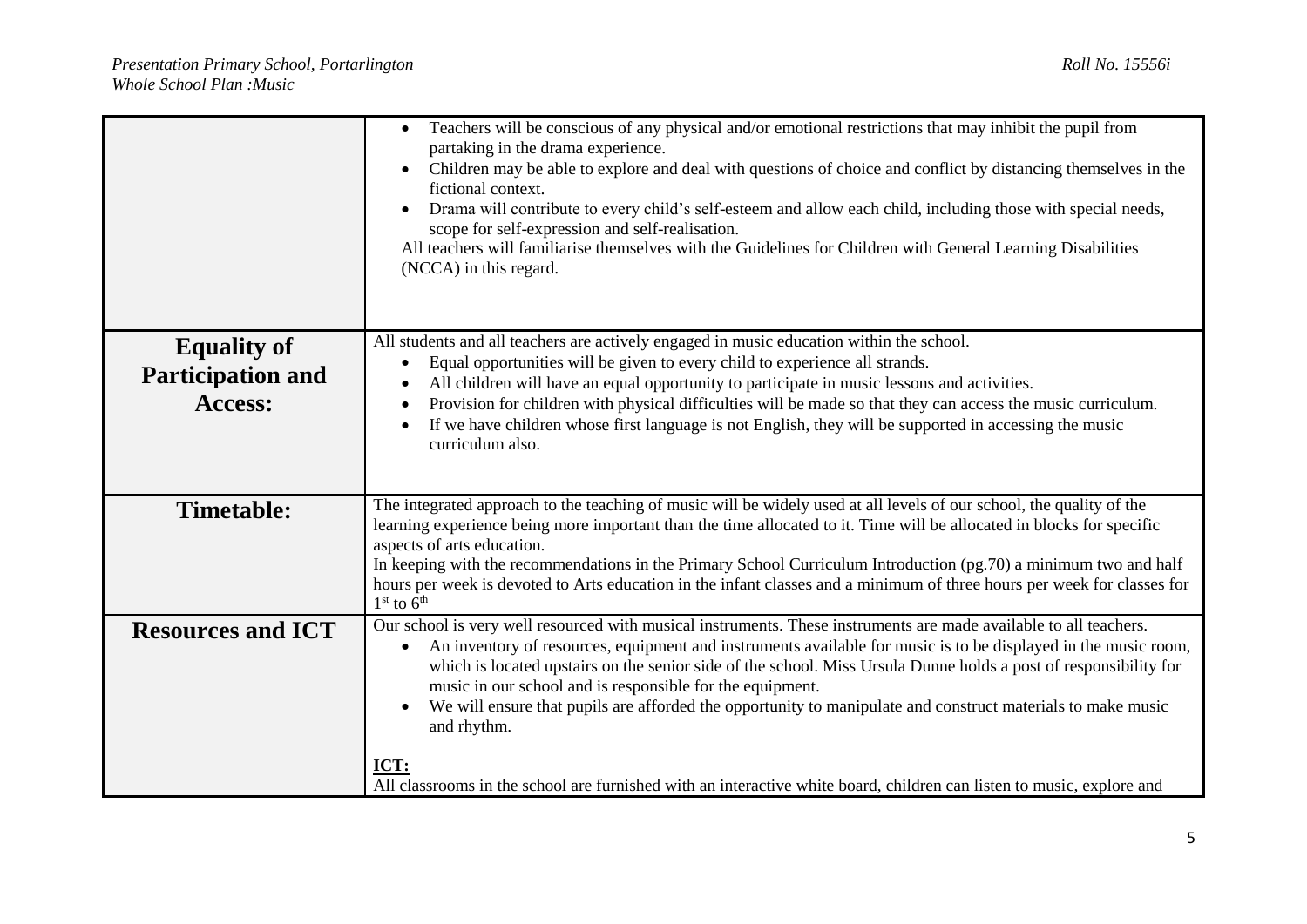|                                                                        | learn about music through the use of IT in the classroom. There is also a fully furnished computer room where each<br>class can explore and listen to music.                                                                                                                                                                                                                                                                                                                                                                                                                                                                                                                                                                                                                                                       |
|------------------------------------------------------------------------|--------------------------------------------------------------------------------------------------------------------------------------------------------------------------------------------------------------------------------------------------------------------------------------------------------------------------------------------------------------------------------------------------------------------------------------------------------------------------------------------------------------------------------------------------------------------------------------------------------------------------------------------------------------------------------------------------------------------------------------------------------------------------------------------------------------------|
| <b>Health and Safety:</b>                                              | We have a Health and Safety policy in place in our school which covers safety concerning various aspects of classroom<br>organisation. Teachers will consult with the Principal/Deputy Principal whenever it is proposed to engage in any work<br>outside the school grounds.<br>Consideration will be given to the following when planning for music:<br>Hidden dangers if children are moving around the classroom.<br>Care must be taken transporting and accessing the equipment.<br>Ventilation of the classroom.<br>Amount of space for children to sit or stand when doing choral or instrumental work. (see Ursula re: choral<br>arrangements re: church activities).<br>Appropriate volume levels when using audio equipment and instruments.<br>Individual teachers planning and reporting.<br>$\bullet$ |
| <b>Individual Teacher's</b><br><b>Planning and</b><br><b>Reporting</b> | Teachers will consult this whole school plan and the curriculum documents for music when they are drawing up<br>$\bullet$<br>their long and short term plans.<br>Each teacher will have a long term plan.<br>Music will be a regular and evident element of the child's classroom experience.<br>$\bullet$<br>Where it is meaningful and suitable music will be taught in a thematic way to integrate with the other subjects.<br>Cuntas Míosúil will assist in recording work covered in evaluating progress in music and in informing future<br>teaching. Parents are informed of children's progress in music at parent teacher meetings and in the end of year<br>report cards.                                                                                                                                |
| <b>Staff Development:</b>                                              | Teachers will have access to reference books, resource materials and websites dealing with music.<br>Staff will be encouraged to research and try out new approaches and methodologies.<br>Miss Ursula Dunne will be responsible for keeping resource material up to date and will arrange for<br>$\bullet$<br>opportunities for resources to be assessed for purchase and for new approaches to be piloted in the school.<br>Teachers will be encouraged to attend in-service workshops and courses in music. They will up-skill other<br>staff members in what they have learnt at staff meetings.<br>• Our school has a culture where teachers share their expertise, good experience and practice with others                                                                                                  |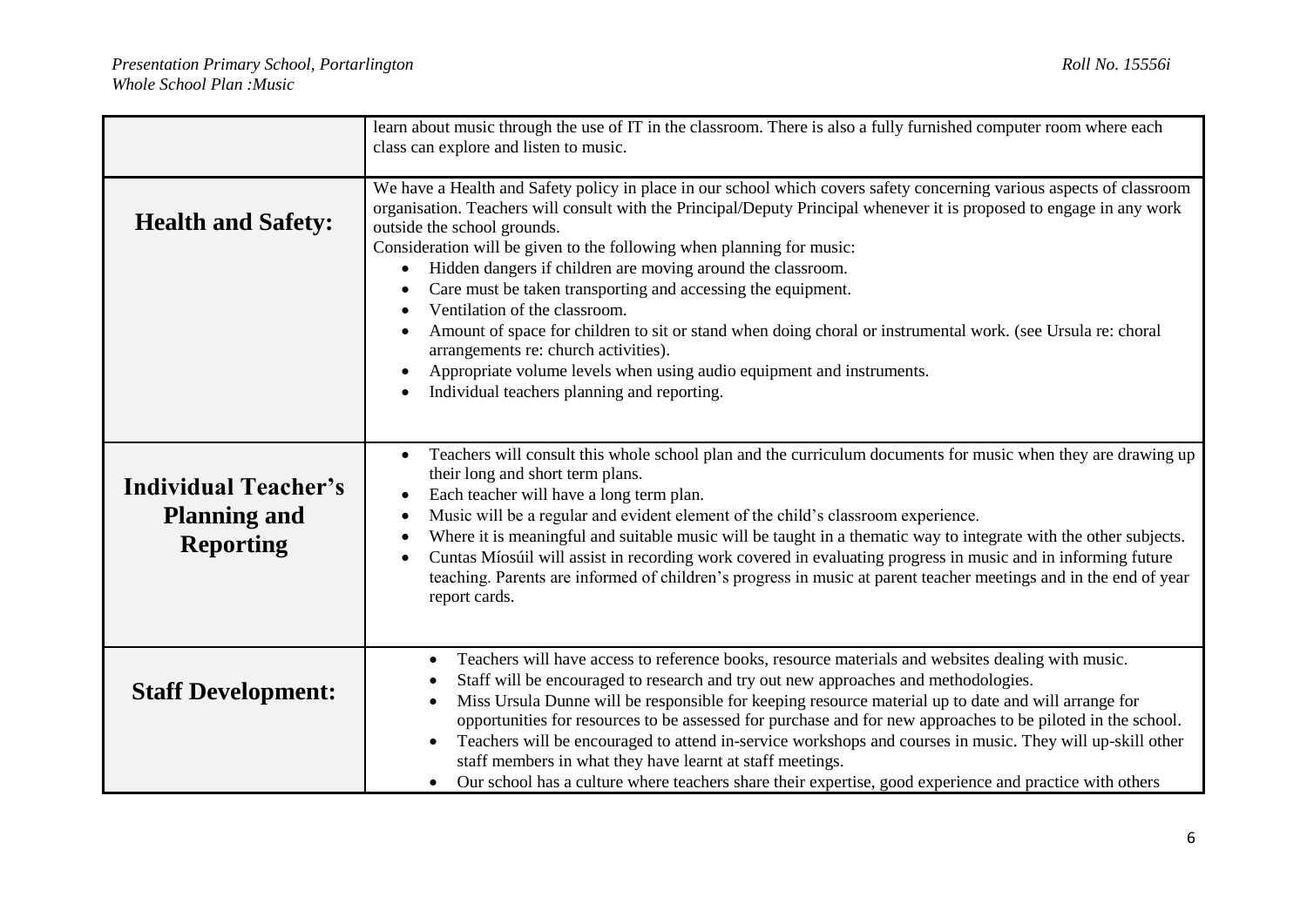| <b>Parental Involvement:</b>                | Parents are encouraged to support their children's music activities by encouraging active listening, discussing attitudes<br>towards and taste in music, allowing time and space to practise and improvise on an instrument, and by encouraging<br>positive attitudes to music in general and to school-based activities in particular. Parents are sometimes invited to attend<br>school or classroom music events, playing the role of critical listeners or supportive audience members for children's<br>performance, or assisting in the supervision of movements of children.                                                                                     |  |  |
|---------------------------------------------|-------------------------------------------------------------------------------------------------------------------------------------------------------------------------------------------------------------------------------------------------------------------------------------------------------------------------------------------------------------------------------------------------------------------------------------------------------------------------------------------------------------------------------------------------------------------------------------------------------------------------------------------------------------------------|--|--|
| <b>Community Links:</b>                     | Musicians in the community may be invited to play for the children. All such visits will be discussed in advance with<br>the Principal and the teacher will be present in the class at all times. Within our school community the pupils will be<br>provided with the opportunity to enjoy the music of students in our classes.                                                                                                                                                                                                                                                                                                                                        |  |  |
| <b>Success Criteria</b>                     | We will review this whole school plan under the following headings:<br>Are individual teachers preparing planning and teaching according to this plan?<br>$\bullet$<br>Are we using a variety of methodologies?<br>How are children's music skills progressing?<br>How well is music knowledge being learned by the children?<br>Are we assessing our music as outlined in the plan?<br>Have we acquired the resources we need?<br>Ways of assessing this plan will be:<br>Revisiting the plan as a staff.<br>Teacher feedback<br>Parental feedback<br>Children's feedback<br>Inspectors' reports and suggestions.                                                      |  |  |
| <b>Roles and</b><br><b>Responsibilities</b> | All staff will:<br>Implementation of whole school approaches in musical literacy.<br>٠<br>Purchase, maintenance and storage or resources-Ms Ursula Dunne<br>٠<br>The development of ICT as a tool for teaching and learning music and the vetting of websites.<br>$\bullet$<br>Access to books, resource materials, instruments and equipment.<br>$\bullet$<br>Miss Ursula Dunne will monitor any development in music curriculum.<br>Information about in -service courses etc. is displayed on the notice board in the staff room.<br>٠<br>Colleagues who need assistance are given help and advice on the preparation and implementation of the music<br>curriculum. |  |  |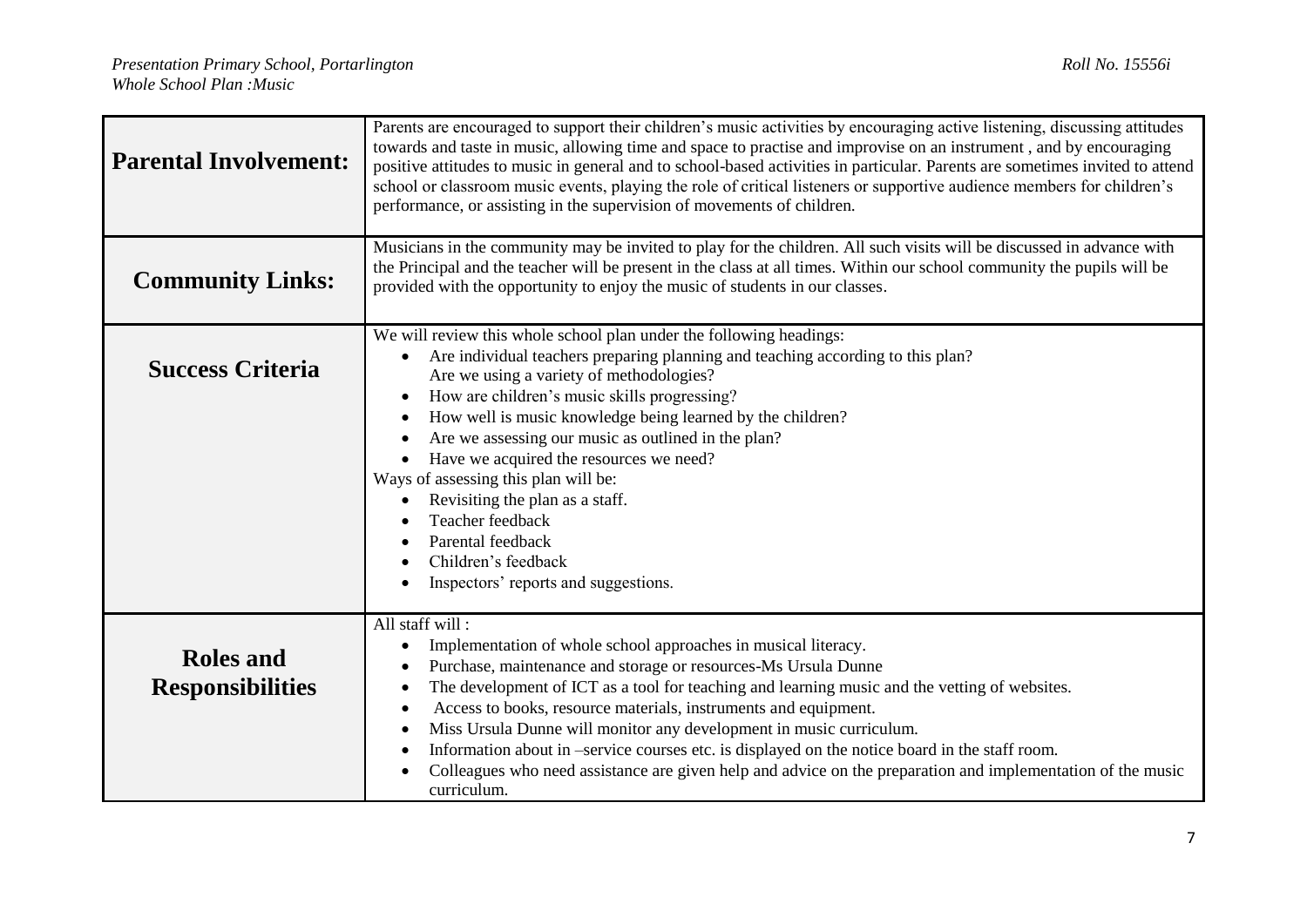| <b>Strand Listening and Responding</b> |                                                                                |                                                                                 |
|----------------------------------------|--------------------------------------------------------------------------------|---------------------------------------------------------------------------------|
| The Child Will Be Enabled To:          |                                                                                |                                                                                 |
| <b>Strand Unit</b>                     | <b>Junior/Senior</b>                                                           | <b>First/Second</b>                                                             |
|                                        | <b>Environment Sounds:</b>                                                     | <b>Environmental Sounds:</b>                                                    |
|                                        | Listen to, identify and imitate familiar sounds in the                         | Listen to, identify and describe sounds in the environment with                 |
| <b>Exploring</b>                       | immediate environment from varying sources rain                                | increasing awareness.                                                           |
| <b>Sounds</b>                          | falling, car horns blowing, dogs barking, babies                               | -ambulance, alarm clock, thunder, silence                                       |
|                                        | crying, silence.                                                               | Recognise and classify sounds using differing criteria                          |
|                                        | Describe sounds and classify them into sound                                   | -lawnmower, drill                                                               |
|                                        | families                                                                       | -howling, yapping, barking, growling                                            |
|                                        | -machines, weather, animals, people                                            | Recognise and demonstrate pitch differences                                     |
|                                        | <b>Vocal sounds:</b>                                                           | -high, low and in-between sounds                                                |
|                                        | Recognise the difference between the speaking                                  | <b>Vocal Sounds:</b>                                                            |
|                                        | voice and the singing voice and use these voices in                            | Identify pitch differences in different voices                                  |
|                                        | different ways.whispering, talking, shouting aaahh,                            | -child, adult male, adult female                                                |
|                                        | oooh                                                                           | Explore the natural speech rhythm of familiar words                             |
|                                        | Recognise different voices distinguish child and                               | -double-decker, tractor, skipping rope                                          |
|                                        | adult voices, voices in the school environment                                 | -Dublin, Cork, Tipperary, Sligo                                                 |
|                                        | Use sound words and word phrases to describe and                               | <b>Body Percussion:</b>                                                         |
|                                        | imitate selected sounds                                                        | Discover ways of making sounds using body percussion                            |
|                                        | -vroom! vroom! (engine)                                                        | -tapping, clapping, slapping, clicking                                          |
|                                        | -clippity clop (horse)                                                         | <b>Instruments:</b>                                                             |
|                                        | <b>Body Percussion:</b>                                                        | Explore ways of making sounds using manufactured and home<br>$\bullet$          |
|                                        | Discover ways of making sounds using body                                      | made instruments.                                                               |
|                                        | percussion, tapping, clapping, slapping                                        | Manufactured:                                                                   |
|                                        | <b>Instruments:</b>                                                            | -triangle, tambourine, drum,                                                    |
|                                        | Explore ways of making sounds using<br>manufactured and home-made instruments, | Home-made:                                                                      |
|                                        | manufactured triangle, tambourine, drum, chime                                 | -shakers, metal or wooden objects, striking or shaking in a<br>variety of ways. |
|                                        | bars, xylophone                                                                | Explore how the sounds of different instruments can suggest                     |
|                                        | Experiment with a variety of techniques using                                  | various sounds and sound pictures                                               |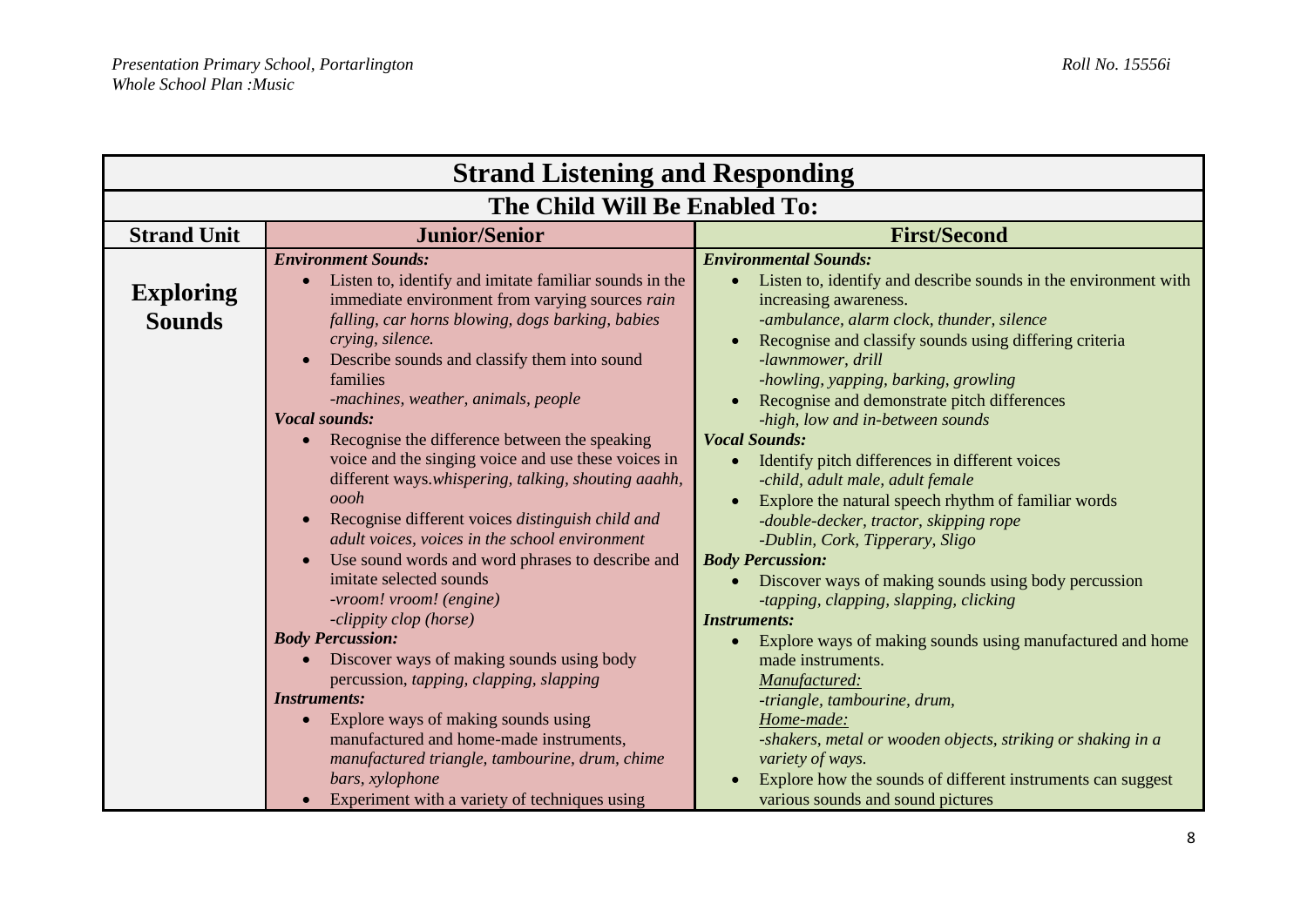|                      | manufactured and home made instruments,                                                       | -rustling paper to represent leaves in the wind                                                                  |
|----------------------|-----------------------------------------------------------------------------------------------|------------------------------------------------------------------------------------------------------------------|
|                      | different ways of making sounds with a drum: using                                            | -coconut halves to represent galloping horses.                                                                   |
|                      | a variety of beaters; striking loudly, softly, playing                                        |                                                                                                                  |
|                      | different parts of the drum (e.g. rim, centre, side).                                         |                                                                                                                  |
|                      | Listen to a range of short pieces of music or                                                 | Listen to a range of short, familiar and unfamiliar pieces or                                                    |
|                      | excerpts, excerpts from classical music, recordings                                           | excerpts                                                                                                         |
| <b>Listening and</b> | of nursery rhymes and children's songs by various                                             | e.g. excerpts from the 'Nutcracker Suite' by Tchaikovsky                                                         |
| <b>Responding</b>    | artists, Irish music, popular music                                                           | <b>Irish Music:</b>                                                                                              |
| to Music:            | Respond imaginatively to short pieces of music                                                | e.g, 'Riverdance' by Bill Whelan, 'Trad at Heart'                                                                |
|                      | through movement, <i>clapping</i> , <i>skipping</i> , <i>marching</i> ,                       | <b>Popular:</b>                                                                                                  |
|                      | waving                                                                                        | e.g.' Walking in the Air' (theme from the 'Snowman', by Robert Blake                                             |
|                      | Talk about pieces of music, giving preferences,                                               | <b>Musicals:</b>                                                                                                 |
|                      | and illustrate responses in a variety of ways, this                                           | -songs from Christmas Plays.                                                                                     |
|                      | music is bouncy, scary, funny, it makes me feel                                               | Respond imaginatively to pieces of music through movement                                                        |
|                      | happy, frightened, like jumping, drawing, painting                                            | -clapping, tapping, swaying, marching, dancing<br>Talk about pieces of music, giving preferences, and illustrate |
|                      | Show the steady beat in listening to live or recorded                                         | responses in a variety of ways.                                                                                  |
|                      | music, Marching, clapping, tapping the beat<br>Recognise and show the difference between fast | -the music is exciting, sad, lively                                                                              |
|                      | and slow tempos, running, walking, skipping,                                                  | -it makes me feel happy, frightened, giddy                                                                       |
|                      | reciting a rhyme quickly, slowly, responding to fast                                          | -it reminds me of the circus, a storm, big crowds                                                                |
|                      | or slow recorded music                                                                        | -writing, drawing, painting, humming                                                                             |
|                      | Recognise and show the difference between loud                                                | Show the steady beat in listening to a variety of live or                                                        |
|                      | and soft sound, Slamming a door, gently closing a                                             | recorded music accompanying songs or chants.                                                                     |
|                      | door, Loud voices, soft voice, Adjusting volume                                               | -marching, clapping, skipping, dancing                                                                           |
|                      | control on a CD player, Recorded music, loud or                                               | Differentiate between steady beat and music without a steady                                                     |
|                      | soft                                                                                          | beat.                                                                                                            |
|                      | Recognise and show the difference between high                                                | Identify and show the tempo of the music as fast or slow,                                                        |
|                      | and low sounds, vocal sounds, songs, extreme notes                                            | getting faster or getting slower.                                                                                |
|                      | on a keyboard instrument                                                                      | -drum beat, played quickly or slowly                                                                             |
|                      | Listen and respond to patterns of long sounds and                                             | -dance music                                                                                                     |
|                      | short sounds.                                                                                 | Differentiate between sounds at different dynamic levels (loud                                                   |
|                      |                                                                                               | and soft, getting louder and getting softer)                                                                     |
|                      |                                                                                               | -triangle, struck heavily to make a loud sound, struck gently to                                                 |
|                      |                                                                                               | make a soft sound                                                                                                |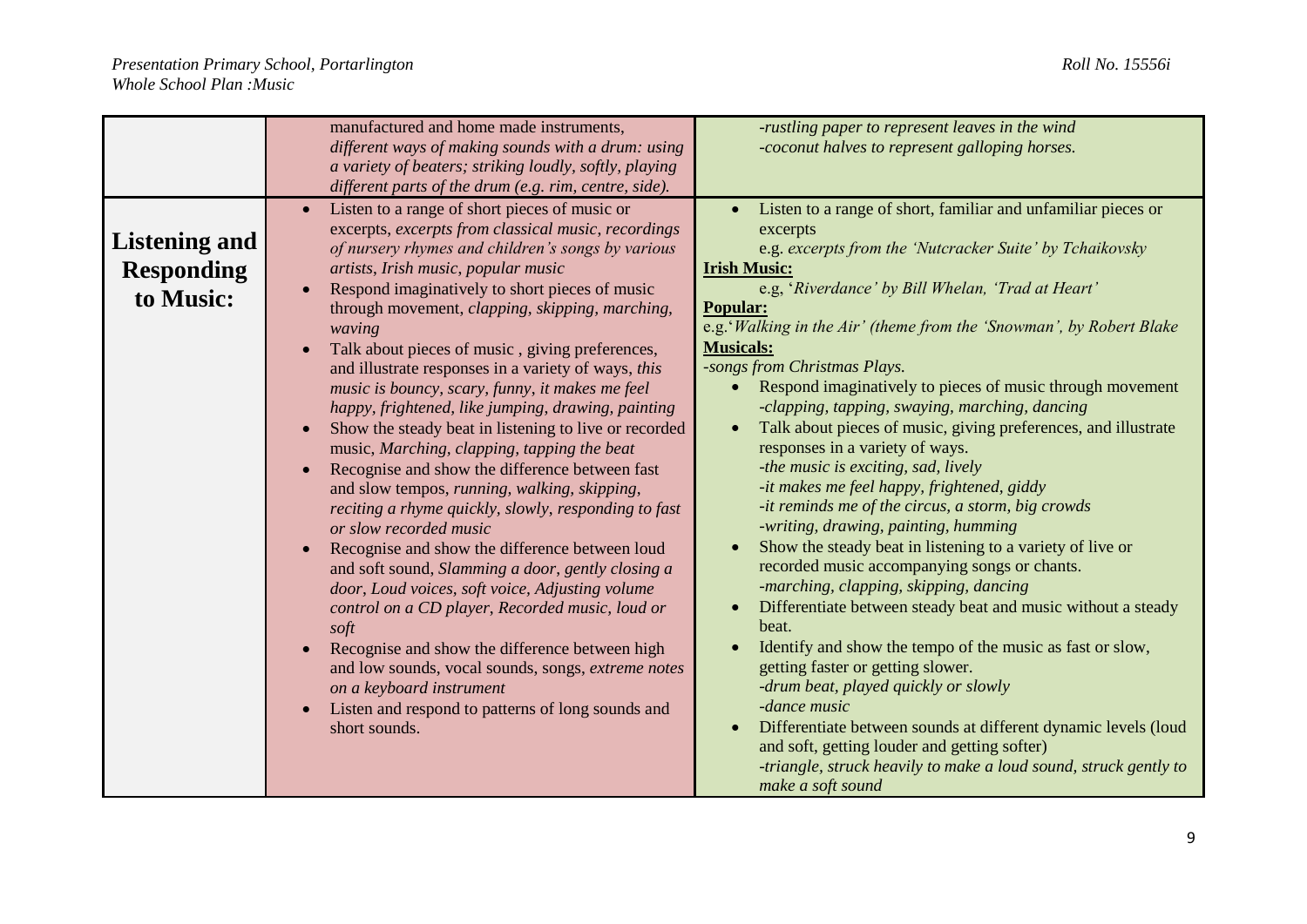|--|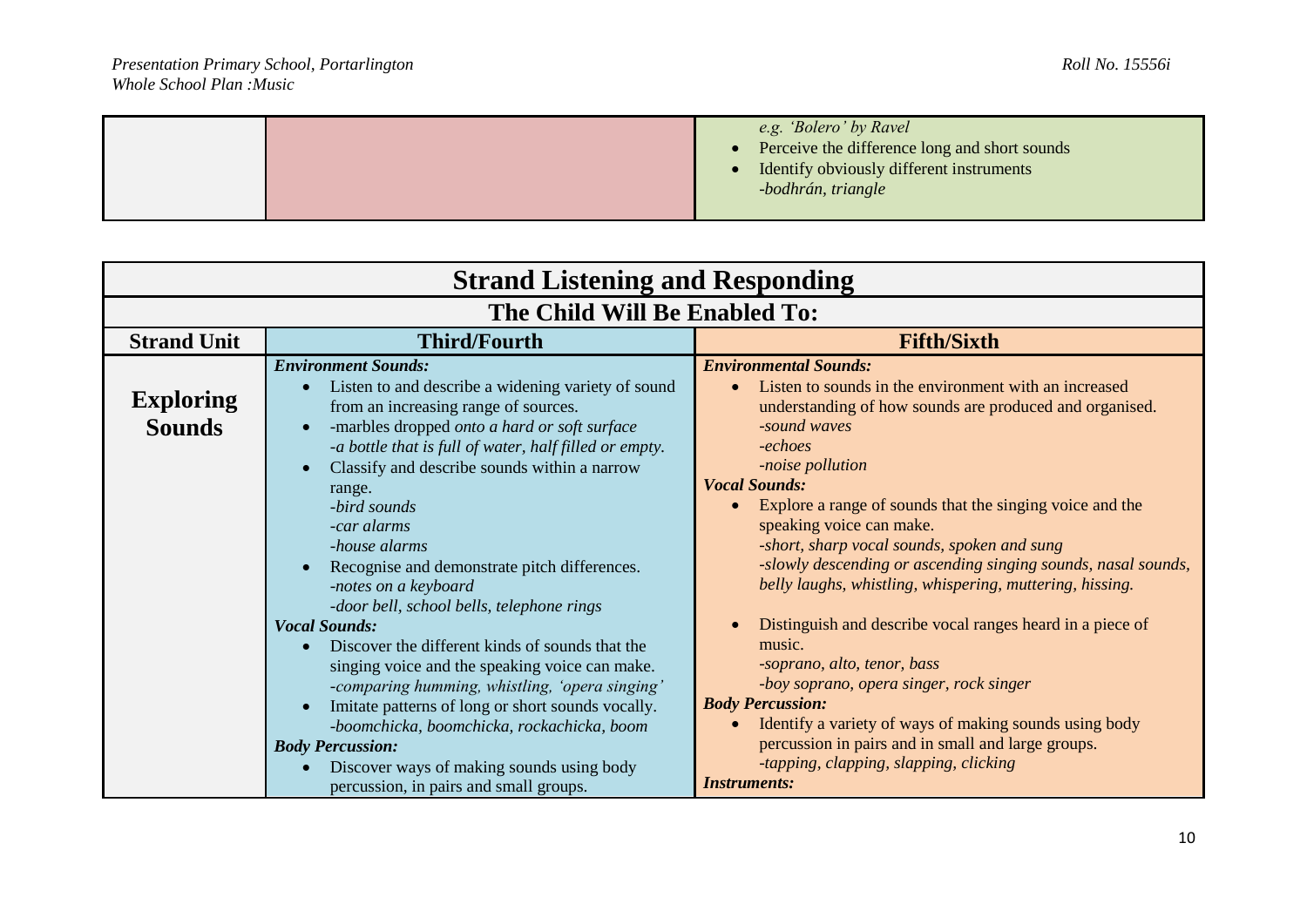|                                                        | -tapping, clapping, slapping, clicking<br>-creating slapping and clapping sequences<br><b>Instruments:</b><br>Explore ways of making sounds using<br>manufactured and home-made instruments<br>-manufactured untuned percussion instruments,<br>drum, jingle stick, triangle<br>-manufactured tuned percussion instruments,<br>chime bar, xylophone<br>-home-made, shakers, beads, wooden objects<br>Explore how the tone colours of suitable<br>instruments can suggest various sounds and sound<br>pictures<br>-tin whistle to depict twittering birds<br>-tuned percussion, such as a glockenspiel to<br>represent raindrops.                                      | Explore ways of making sounds using manufactured and home-<br>made instruments.<br>Explore how the tone of colours of suitable instruments can<br>suggest various sounds and sound pictures.<br>-wobble board to represent water or waves<br>-shakers to represent hammering rain<br>-low notes on a piano to represent caves                                                                                                                                                                                                                                                                                                                                                                                                                                         |
|--------------------------------------------------------|-----------------------------------------------------------------------------------------------------------------------------------------------------------------------------------------------------------------------------------------------------------------------------------------------------------------------------------------------------------------------------------------------------------------------------------------------------------------------------------------------------------------------------------------------------------------------------------------------------------------------------------------------------------------------|-----------------------------------------------------------------------------------------------------------------------------------------------------------------------------------------------------------------------------------------------------------------------------------------------------------------------------------------------------------------------------------------------------------------------------------------------------------------------------------------------------------------------------------------------------------------------------------------------------------------------------------------------------------------------------------------------------------------------------------------------------------------------|
| <b>Listening and</b><br><b>Responding</b><br>to Music: | Listen to and describe music in various styles and<br>genres, including familiar excerpts, recognising its<br>function and historical context where appropriate.<br>-music that tells a story<br>-descriptive music<br>-Irish music<br>-popular music<br>-film music<br>-sacred music<br>Describe initial reactions to, or feelings about her<br>compositions and the compositions of others,<br>giving preferences.<br>-this music reminds me of flying, cleaning my<br>bedroom, Christmas<br>Respond imaginatively to longer pieces of music in<br>a variety of ways.<br>-creating a mime, moving, dancing<br>-writing a poem or story, illustrating through visual | Listen to and describe a broad range of musical styles and<br>traditions, including familiar excerpts, recognising where<br>appropriate its function and historical content.<br>-excerpts from classical music<br>-Irish music, traditional and contemporary<br>-film<br>-jazz<br>-sacred music<br>-opera<br>Respond imaginatively to music in a variety of ways.<br>-moving, dancing, creating a mime<br>-writing a poem or story, illustrating through visual art<br><b>Identify families of instruments</b><br>-strings, woodwind, brass, percussion<br>-traditional instruments<br>Examine the effects produced by different instruments.<br>Distinguish the main instrument heard in a piece of music.<br>Recognise and understand how tempo and dynamic choices |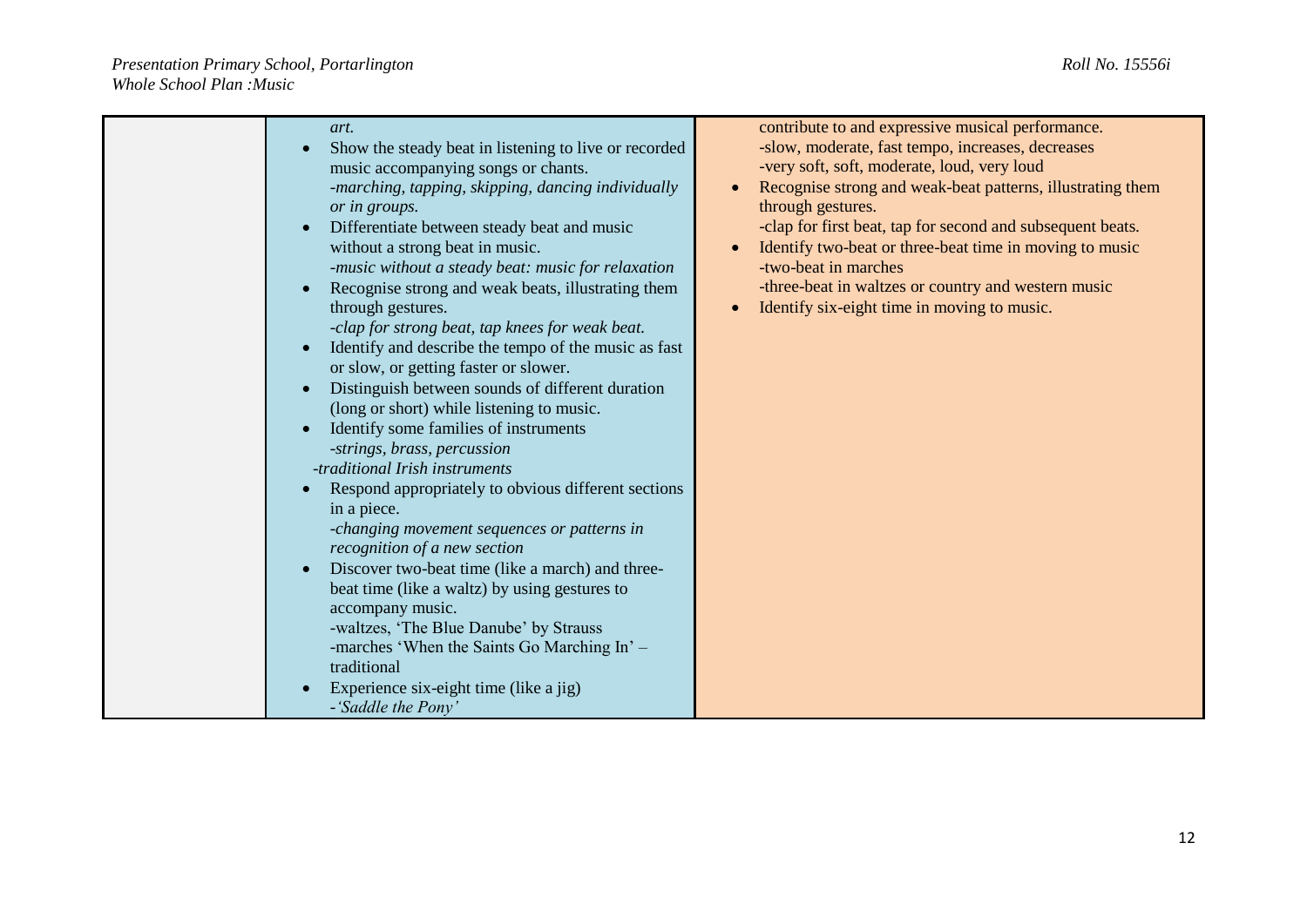| <b>Strand Performing</b>      |                                                                                                                                                                                                                                                                                                                                                                                                                                                                                                                                                                                                                                                                                                                                                                          |                                                                                                                                                                                                                                                                                                                                                                                                                                                                                                                                                                                                                                                                                                                                                                                                                                                                                                                                                                                                         |
|-------------------------------|--------------------------------------------------------------------------------------------------------------------------------------------------------------------------------------------------------------------------------------------------------------------------------------------------------------------------------------------------------------------------------------------------------------------------------------------------------------------------------------------------------------------------------------------------------------------------------------------------------------------------------------------------------------------------------------------------------------------------------------------------------------------------|---------------------------------------------------------------------------------------------------------------------------------------------------------------------------------------------------------------------------------------------------------------------------------------------------------------------------------------------------------------------------------------------------------------------------------------------------------------------------------------------------------------------------------------------------------------------------------------------------------------------------------------------------------------------------------------------------------------------------------------------------------------------------------------------------------------------------------------------------------------------------------------------------------------------------------------------------------------------------------------------------------|
| The Child Will Be Enabled To: |                                                                                                                                                                                                                                                                                                                                                                                                                                                                                                                                                                                                                                                                                                                                                                          |                                                                                                                                                                                                                                                                                                                                                                                                                                                                                                                                                                                                                                                                                                                                                                                                                                                                                                                                                                                                         |
| <b>Strand Unit</b>            | <b>Junior/Senior</b>                                                                                                                                                                                                                                                                                                                                                                                                                                                                                                                                                                                                                                                                                                                                                     | <b>First/Second</b>                                                                                                                                                                                                                                                                                                                                                                                                                                                                                                                                                                                                                                                                                                                                                                                                                                                                                                                                                                                     |
| <b>Song Singing:</b>          | Recognise and sing different songs and<br>melodies from other sources<br>-nursery rhymes and songs<br>-rainn Ghaeilge<br>-action songs<br>-playground or street games and songs<br>-popular tunes from television and radio<br>Show the steady beat in listening to or<br>$\bullet$<br>accompanying songs or rhythmic chants<br>-marching, clapping, tapping the beat<br>Show while singing, whether sounds move<br>from high to low or from low to high<br>-crouching for low sound, stretching up for<br>high sound<br>-demonstrating with arm movements<br>Perform songs and rhymes with a sense of<br>$\bullet$<br>dynamic (loud/soft) control where<br>appropriate<br>-soft, gentle singing for a lullaby<br>-loud, energetic singing for a march or<br>action song | Recognise and sing with increasing vocal control and<br>confidence a growing range of songs and melodies<br>-playground songs and games<br>-folk tunes<br>-action songs<br>-amhráin Ghaeilge<br>Popular tunes<br>Recognise and imitate short melodies in echoes<br>e.g. 'This Old Man'<br>Show the steady beat when performing familiar songs, singing<br>games or rhythmic chants<br>-singing the tune while clapping or tapping the beat<br>Understand the difference between beat and rhythm<br>$\bullet$<br>-marching to the beat while clapping the rhythm or words of<br>song.<br>-one group keeps the beat, another taps the rhythm, another<br>sings the song<br>Perceive the shape of melodies as moving upwards, downwards<br>or staying the same.<br>Select the dynamics (loud, soft) most suitable to a song<br>-soft, gentle, singing a lullaby<br>-loud, energetic singing for a march or action song<br>Notice obvious differences created between sections of songs<br>in various forms |
|                               |                                                                                                                                                                                                                                                                                                                                                                                                                                                                                                                                                                                                                                                                                                                                                                          | -verse and refrain, call-and-response -solo-chorus, question-<br>and- answer.                                                                                                                                                                                                                                                                                                                                                                                                                                                                                                                                                                                                                                                                                                                                                                                                                                                                                                                           |
| <b>Literacy (Early)</b>       | Recognise and perform simple rhythm<br>patterns from pictorial symbols<br>-teacher claps a simple rhythm pattern                                                                                                                                                                                                                                                                                                                                                                                                                                                                                                                                                                                                                                                         | <b>Rhythm:</b><br>Identify and perform familiar rhythm patterns from memory<br>and from notation                                                                                                                                                                                                                                                                                                                                                                                                                                                                                                                                                                                                                                                                                                                                                                                                                                                                                                        |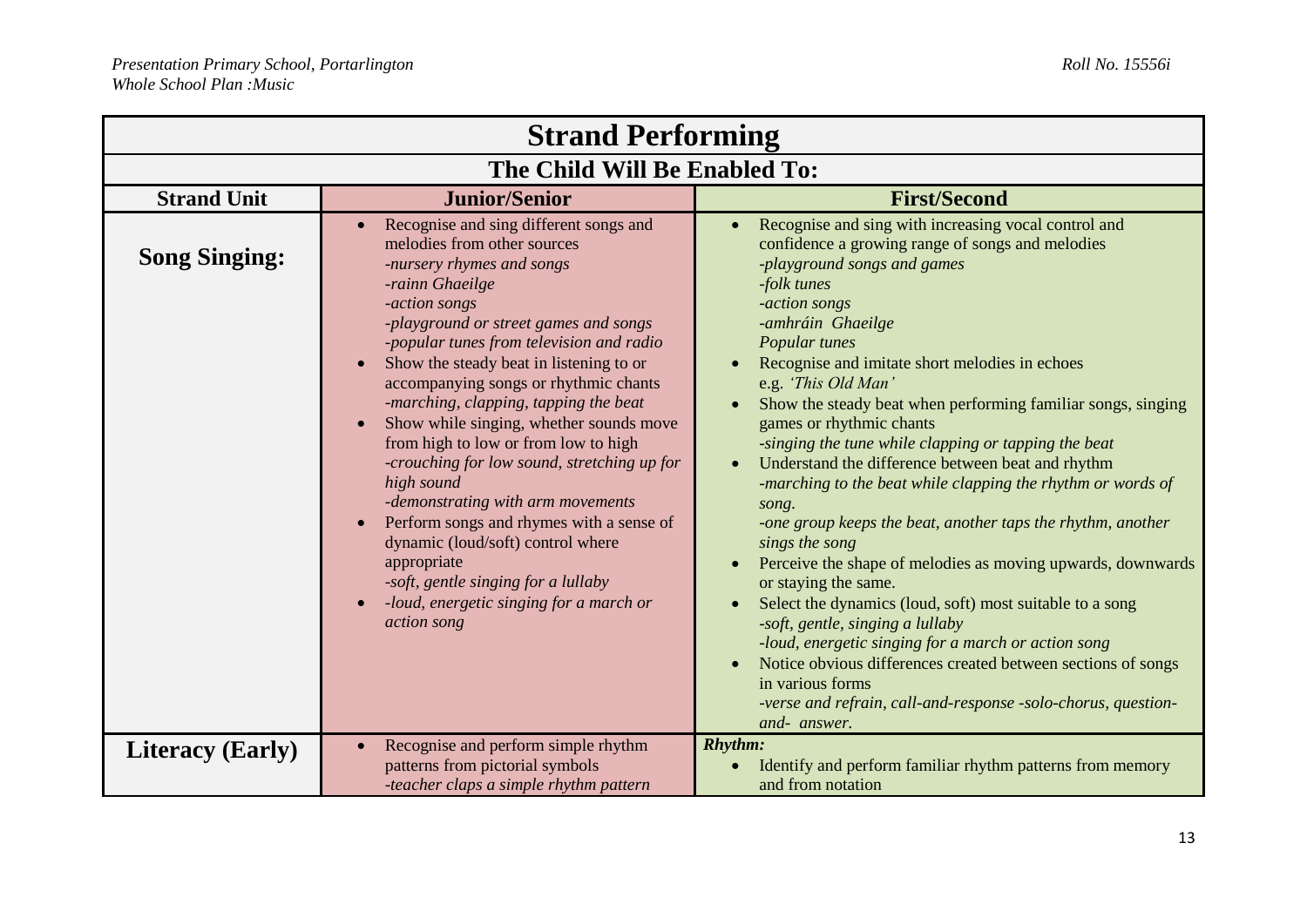|                                      | from a selection of known patterns<br>comprising 'cats' (single beats) and kittens<br>(two hold beats), which the child matches                                                                                                                                                            | Pitch:<br>Recognise the shape of a simple melody<br>Recognise and sing familiar tunes and singing games within a<br>range of two or three notes<br>-hummed<br>-sung to one syllable<br>-from hand signals<br><b>Rhythm and Pitch:</b>                                                                                                                                   |
|--------------------------------------|--------------------------------------------------------------------------------------------------------------------------------------------------------------------------------------------------------------------------------------------------------------------------------------------|-------------------------------------------------------------------------------------------------------------------------------------------------------------------------------------------------------------------------------------------------------------------------------------------------------------------------------------------------------------------------|
|                                      |                                                                                                                                                                                                                                                                                            | Recognise and sing simple tunes, from simplified notation,<br>combining rhythm and pitch.                                                                                                                                                                                                                                                                               |
| <b>Playing</b><br><b>Instruments</b> | Play simple percussion instruments<br>-holding a suspended triangle and striking<br>with a stick<br>-Shaking a tambourine<br>-beating a drum taking turns, playing in<br>ones and twos<br>Use simple manufactured instruments to<br>accompany songs, nursery rhymes or<br>rhythmic chants. | Play some percussion instruments with confidence.<br>-playing long and short notes on the triangle, tambourine or<br>drum<br>-taking turns, alone or in small groups<br>Using percussion instruments to show the beat or rhythm in<br>accompanying songs or rhythmic chants<br>Tin Whistle- students will begin learning how to play the tin<br>whistle in $2nd$ class. |

| <b>Strand Performing</b>        |                                                                                                                                                                                                                                                                          |                                                                                                                                                                                                                                                                                                                             |
|---------------------------------|--------------------------------------------------------------------------------------------------------------------------------------------------------------------------------------------------------------------------------------------------------------------------|-----------------------------------------------------------------------------------------------------------------------------------------------------------------------------------------------------------------------------------------------------------------------------------------------------------------------------|
| The Child Will Be Enabled To:   |                                                                                                                                                                                                                                                                          |                                                                                                                                                                                                                                                                                                                             |
| <b>Strand Unit</b>              | <b>Third/Fourth</b>                                                                                                                                                                                                                                                      | <b>Fifth/Sixth</b>                                                                                                                                                                                                                                                                                                          |
| <b>Unison</b><br><b>Singing</b> | repertoire of songs with increasing vocal control,<br>confidence and expression.<br>-amhrain Ghaeilge<br>-action songs<br>-folk tunes from other countries<br>-call-and -response type songs<br>-simple hymns or carols<br>Show greater control of pulse and tempo while | Recognise and sing from memory s more demanding repertoire<br>of songs with an awareness of the music's social, cultural and<br>historical contexts.<br>-amhráin Ghaeilge<br>-hymn and carols<br>-popular songs<br>sing independently, with increasing awareness and control of<br>pulse, tempo, pitch, diction and posture |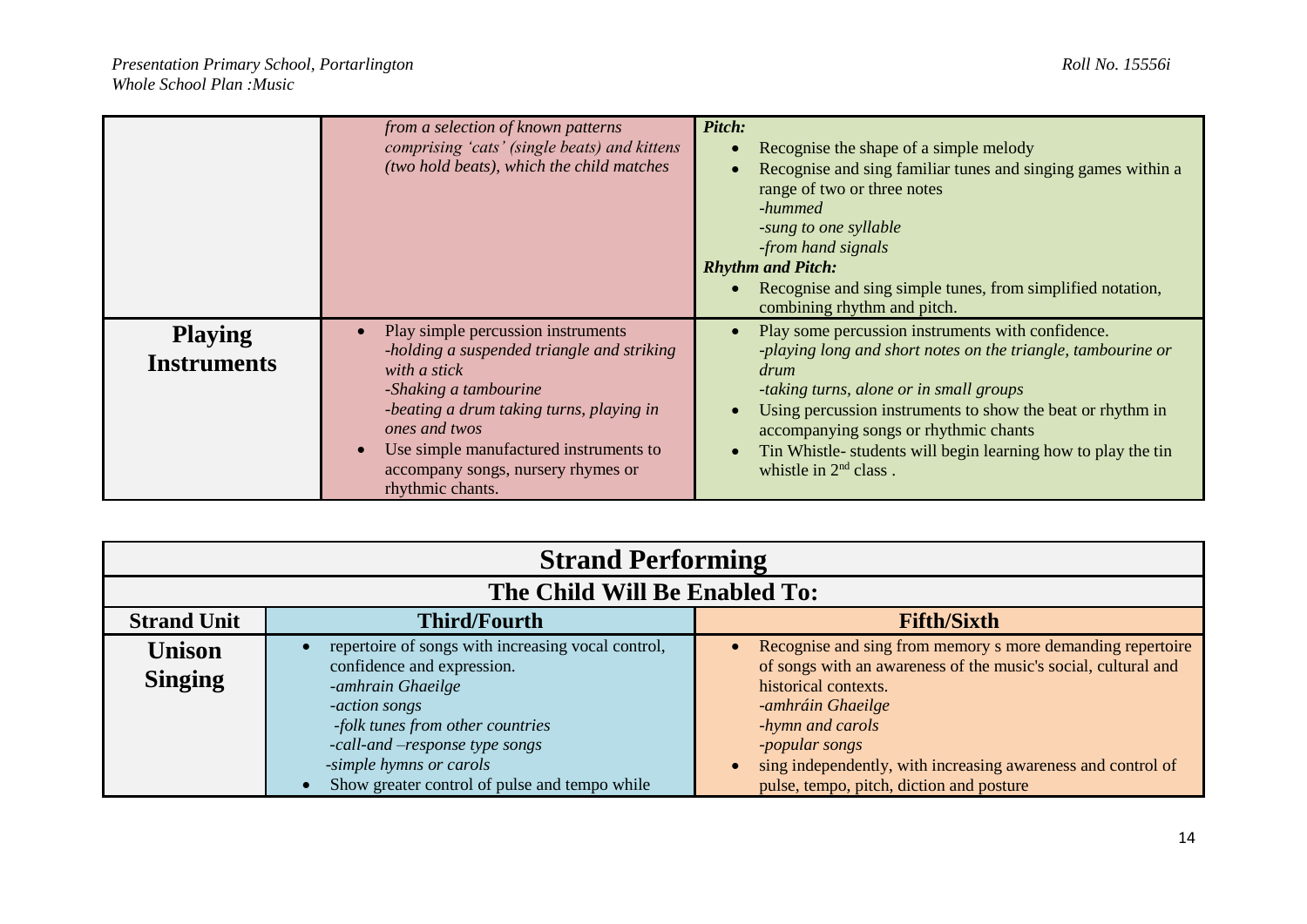|                 | singing well known tunes<br>-singing the tune while clapping or tapping the beat<br>and keeping the correct tempo.<br>Understand the difference between beat and rhythm<br>-in groups: keeping the beat, tapping the rhythm,<br>singing the song<br>-individually: marching to the beat, tapping the<br>rhythm and singing the song.<br>Perform familiar songs with increasing<br>understanding and control of pitch and extended<br>vocal range.<br>Perform familiar songs with increasing awareness<br>of dynamics, phrasing and expression.<br>Notice differences created between the sections of<br>songs in various forms | - keeping a steady beat and tempo, singing in tune with an<br>extended vocal range<br>Perform familiar songs with increased control of dynamics,<br>phrasing and expression<br>- pronouncing words clearly<br>-breathing at the appropriate points<br>- maintaining correct singing posture<br>Relate words and mood of a song to style of performance<br>-choosing the appropriate dynamic level to emphasis phrases,<br>bars or notes<br>Notice the difference created between the sections of songs in<br>different forms<br>-verse and refrain, call and response, solo-chorus, question and<br>answer<br>- add-on songs - Twelve Days of Christmas |
|-----------------|--------------------------------------------------------------------------------------------------------------------------------------------------------------------------------------------------------------------------------------------------------------------------------------------------------------------------------------------------------------------------------------------------------------------------------------------------------------------------------------------------------------------------------------------------------------------------------------------------------------------------------|---------------------------------------------------------------------------------------------------------------------------------------------------------------------------------------------------------------------------------------------------------------------------------------------------------------------------------------------------------------------------------------------------------------------------------------------------------------------------------------------------------------------------------------------------------------------------------------------------------------------------------------------------------|
|                 | -verse and refrain<br>-call-and-response<br>-solo-chorus<br>-question and answer                                                                                                                                                                                                                                                                                                                                                                                                                                                                                                                                               | Explore structural elements within familiar songs<br>- identify the direction of the melody of the song<br>-state whether the tones of a melody move by steps, by leaps,<br>or by repeats                                                                                                                                                                                                                                                                                                                                                                                                                                                               |
|                 | <b>Simple Part Singing:</b><br>Perform a rhythmic or melodic ostinato or a drone<br>(long, held notes) to accompany a song.<br>-rhythmic<br>Tap or clap a pattern while singing 'Frere Jacques'<br>-melodic<br>One group sings 'Frere Jacques' while another<br>holds the note 'doh'.<br>Perform, in groups, simple rounds in two or more<br>parts.<br>- 'Three Blind Mice'                                                                                                                                                                                                                                                    | <b>Simple Part Singing:</b><br>Perform a rhythmic or melodic ostinato or drone in<br>accompanying song<br>Distinguish individual parts in a round by singing, listening,<br>moving or by observing notational cues<br>Performing, as part of a group, two songs sung individually and<br>as partner songs<br>Perform, as part of a group, arrangements of songs that include<br>simple countermelodies or harmony parts<br>Identify unison parts and harmony parts visually and aurally                                                                                                                                                                 |
| <b>Literacy</b> | Identify and define the rhythm patterns of well<br>known songs.<br>Recognise and use some standard symbols to notate<br>time and rhythm.                                                                                                                                                                                                                                                                                                                                                                                                                                                                                       | Recognise longer and more complex rhythem patterns of<br>familiar songs and chants<br>Recognise, name, and use some standard symbols to notate<br>metre and rhythm                                                                                                                                                                                                                                                                                                                                                                                                                                                                                      |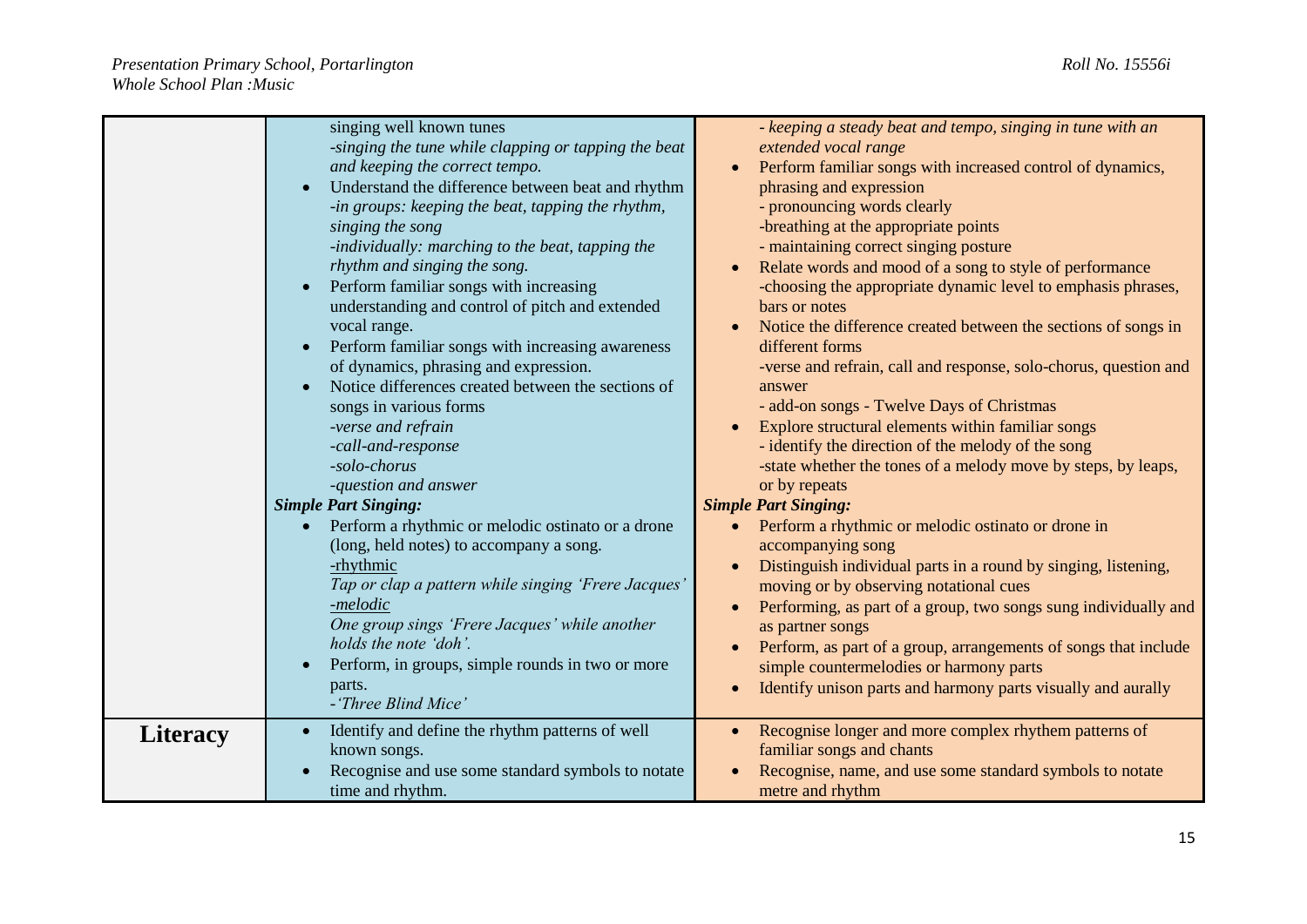|                                       | -one beat-crotchet<br>-half beat- quaver                                                                                                                                                                                                                                                                                                                                                                                                                                                                                                                                                    | - one beat (crotchet)<br>-half beat (quaver)                                                                                                                                                                                                                                                                                                                                                                                                                                                                                                                                                                                                                                              |
|---------------------------------------|---------------------------------------------------------------------------------------------------------------------------------------------------------------------------------------------------------------------------------------------------------------------------------------------------------------------------------------------------------------------------------------------------------------------------------------------------------------------------------------------------------------------------------------------------------------------------------------------|-------------------------------------------------------------------------------------------------------------------------------------------------------------------------------------------------------------------------------------------------------------------------------------------------------------------------------------------------------------------------------------------------------------------------------------------------------------------------------------------------------------------------------------------------------------------------------------------------------------------------------------------------------------------------------------------|
|                                       | -one beat rest-crotchet rest<br>-two beats-minim<br>Pitch:<br>Recognise and sing familiar, simple tunes in a<br>variety of ways.<br>-hummed<br>-sung to one syllable<br>-from hand signs<br>Recognise the shape of melodies on a graphic score<br>or in standard notation.<br>-how a song starts high, moves downwards in<br>leaps, returns to high notes and eventually finishes<br>on a low note.<br>Use standard symbols to identify and sing a limited<br>range of notes and melodic patterns.<br><b>Rhythm and Pitch:</b><br>Use standard symbols to notate simple rhythm and<br>pitch | -two beats (minim)<br>Pitch:<br>Recognise and sing familiar tunes in an increasing variety of<br>ways.<br>-hummed<br>-sung to one syllable<br>Recognise the shape of melodies on a graphic score or in<br>standard notation.<br>-how a song starts high,<br>Use standard symbols to identify and sing a limited range of<br>notes and melodic patterns.<br><b>Rhythm and Pitch:</b><br>Use standard symbols with increasing fluency and accuracy to<br>notate simple rhythm and pitch<br>Recognise that melodies can be read, sung, or played in<br>$\bullet$<br>different keys<br>Read and sing simple tunes from sight<br>Understand the function of major key signatures as indicating |
| <b>Playing</b><br><b>Instruments:</b> | Discover different ways of playing and melodic and<br>percussion instruments.<br>-letting the stick bounce on the chime bar to create<br>a long, vibrating sound<br>-clapping the sound on a triangle by placing a hand<br>on it<br>-striking a drum<br>-covering a number of holes on a tin<br>whistle to eliminate squeaky sounds.<br>Use percussion instruments to show the beat or<br>rhythm in accompanying songs or rhythmic chants.<br>Identify and perform simple, familiar tunes from<br>memory or from notation                                                                   | the position of doh<br>Perform a range of playing techniques on a wide selection of<br>$\bullet$<br>percussion and melodic instruments<br>- flicking, rolling, slapping/shaking a cabasa<br>Use percussion instruments with increasing confidence and<br>$\bullet$<br>skill to accompany tunes, songs and chants<br>Identify and perform familiar tunes from memory<br>$\bullet$                                                                                                                                                                                                                                                                                                          |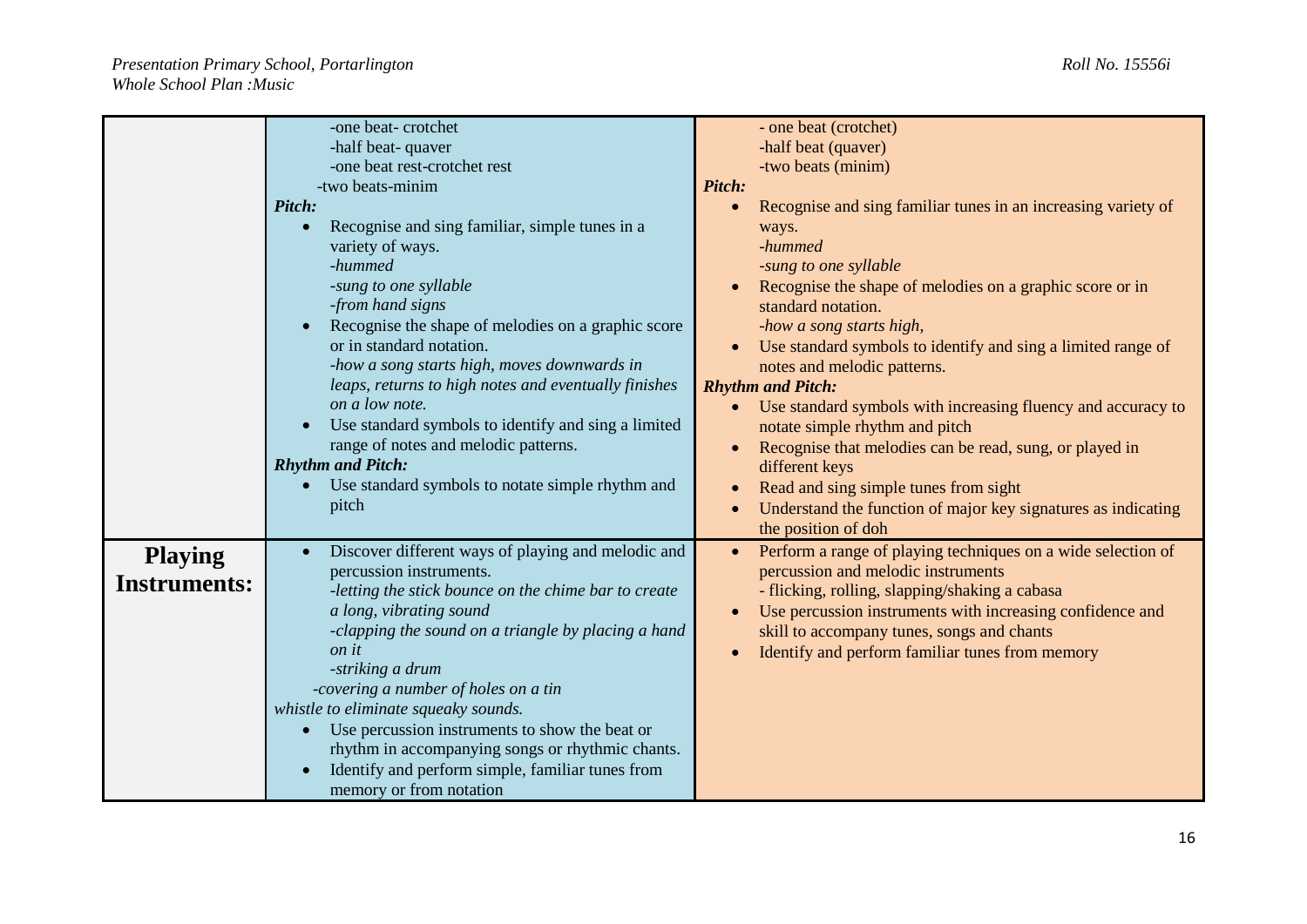| -using tuned percussion instruments, selected chime  |  |
|------------------------------------------------------|--|
| bars, or adjusted glockenspiel or xylophone          |  |
| -using melodic instruments, tin whistle or recorder. |  |
| Play percussion and tin whistle.                     |  |
| -the school band                                     |  |
| Performing for school concert, St Patrick's Day      |  |
| Parade, turning on of the Christmas tree lights and  |  |
| the church choir.                                    |  |
|                                                      |  |

| <b>Strand Composing</b>                      |                                                                                                                                                                   |                                                                                                                                                                                                                                                                                                                                                                                                                                                                                                                                                                |
|----------------------------------------------|-------------------------------------------------------------------------------------------------------------------------------------------------------------------|----------------------------------------------------------------------------------------------------------------------------------------------------------------------------------------------------------------------------------------------------------------------------------------------------------------------------------------------------------------------------------------------------------------------------------------------------------------------------------------------------------------------------------------------------------------|
|                                              | The Child Will Be Enabled To:                                                                                                                                     |                                                                                                                                                                                                                                                                                                                                                                                                                                                                                                                                                                |
| <b>Strand Unit</b>                           | <b>Junior/Senior</b>                                                                                                                                              | <b>First/Second</b>                                                                                                                                                                                                                                                                                                                                                                                                                                                                                                                                            |
| <b>Improvising and</b><br><b>Creating</b>    | Select sounds from a variety of sources to<br>$\bullet$<br>create simple sound ideas and in groups<br>-vocal sounds, body percussion,<br>manufactured instruments | Select sounds from a variety of sources to illustrate a character<br>or a sequence of events, individually and in groups.<br>-representing characters<br>-each of the three dwarfs<br>-the three bears<br>-using sound effects to accompany games, poems, stories,<br>pictures<br>Invent and perform short musical pieces with increasing ease<br>and control of musical elements<br>$-high/low$<br>$-fast/slow$<br>Recall, answer and invent simple melodic and rhythmic<br>patterns, using voices, body percussion and instruments.<br>singing conversations |
| <b>Talking about and</b><br><b>Recording</b> | Talk about his/her work and the work of<br>$\bullet$<br>other children<br>-how the instruments were selected<br>How the sounds were made                          | Talk about her work and the work of other children<br>-how the instruments were selected<br>-how the sounds were produced<br>-what they sounded like                                                                                                                                                                                                                                                                                                                                                                                                           |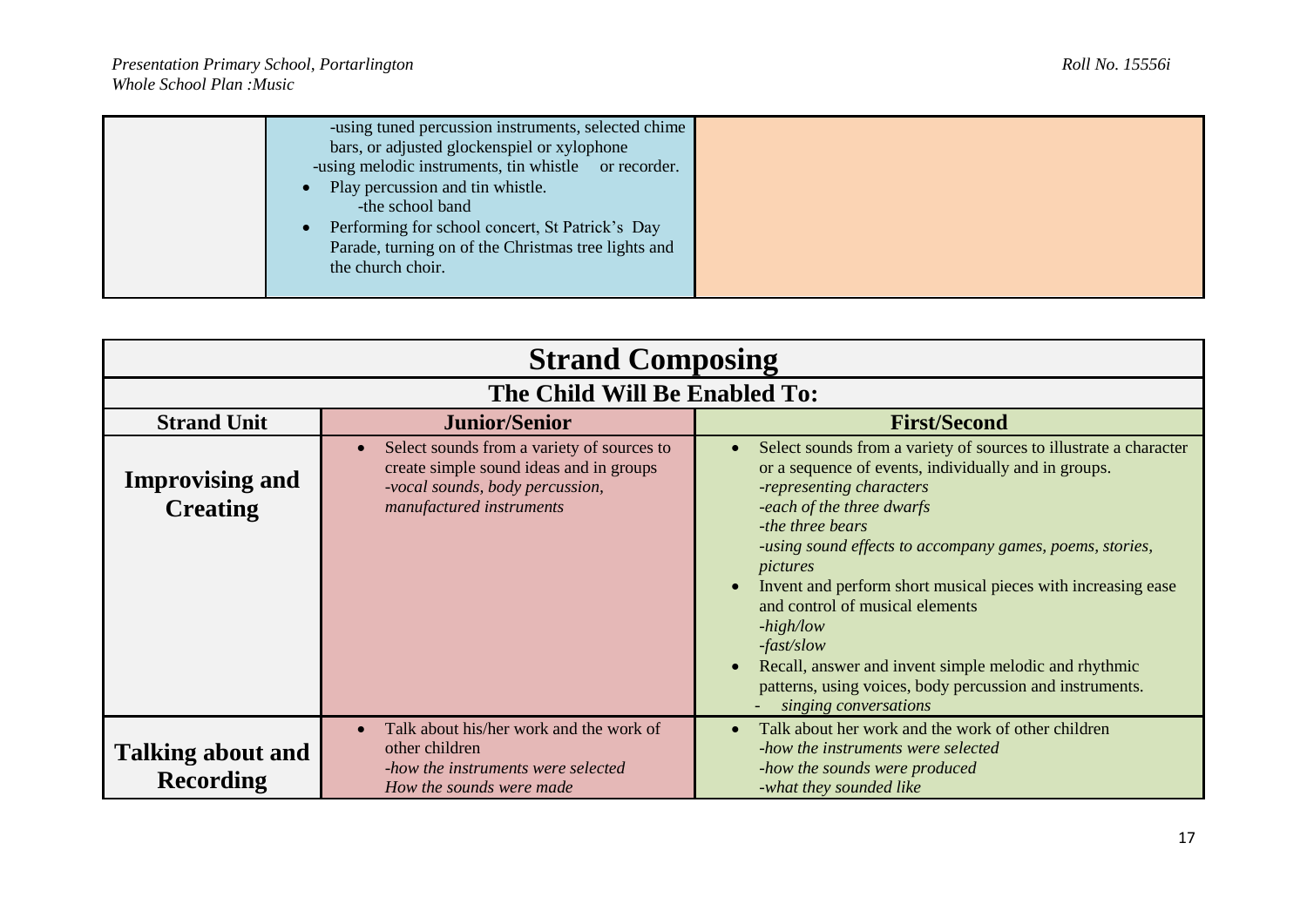| <b>Composition</b> | -how he/she enjoyed making them<br>-what he/she liked best | -how easy or difficult they were to play<br>-How she enjoyed exploring them<br>-what she liked best<br>Invent graphic symbols or use standard notation to represent<br>selected sounds<br>-symbols that represent metal and wooden instruments<br>-simple rhythm notation with sound pattern. |
|--------------------|------------------------------------------------------------|-----------------------------------------------------------------------------------------------------------------------------------------------------------------------------------------------------------------------------------------------------------------------------------------------|
|                    |                                                            |                                                                                                                                                                                                                                                                                               |

| <b>Strand Composing</b>            |                                                                                                                                                                                                                                                                                                                                                                                                                                                                                                                                                            |                                                                                                                                                                                                                                                                                                                                                                                                                                                                                                                           |  |
|------------------------------------|------------------------------------------------------------------------------------------------------------------------------------------------------------------------------------------------------------------------------------------------------------------------------------------------------------------------------------------------------------------------------------------------------------------------------------------------------------------------------------------------------------------------------------------------------------|---------------------------------------------------------------------------------------------------------------------------------------------------------------------------------------------------------------------------------------------------------------------------------------------------------------------------------------------------------------------------------------------------------------------------------------------------------------------------------------------------------------------------|--|
|                                    | The Child Will Be Enabled To:                                                                                                                                                                                                                                                                                                                                                                                                                                                                                                                              |                                                                                                                                                                                                                                                                                                                                                                                                                                                                                                                           |  |
| <b>Strand Unit</b>                 | <b>Third/Fourth</b>                                                                                                                                                                                                                                                                                                                                                                                                                                                                                                                                        | <b>Fifth/Sixth</b>                                                                                                                                                                                                                                                                                                                                                                                                                                                                                                        |  |
| <b>Improvising</b><br>and Creating | a character, a sequence of events or an atmosphere<br>in the story.<br>-characters, a clown, an old man, a spy<br>-sequences of events including sound effects, a walk<br>in the jungle, an accident<br>-atmosphere in sound, space music, carnival music.<br>Invent and perform simple musical pieces that show<br>a developing awareness of musical elements.<br>Recall, answer and invent simple melodic and<br>rhythmic patterns, using voice, body percussion and<br>instruments.<br>-singing conversations<br>-ostinato (a pattern that is repeated) | Select from a wide variety of sound sources (voice, body<br>percussion, untuned) for a range of musical purposes<br>- to accompany a song, story, poem, riddle, joke, rhyme<br>-to convey moo/atmosphere<br>- to illustrate an abstract concept, fore beauty earthquake<br>Invent and perform pieces that show an increasing awareness<br>and control of musical elements<br>-rhythm, melody, tempo, texture<br>Recall, answer and invent melodic and rhythmic patterns, using<br>voices, body percussion and instruments |  |
|                                    | Describe and discuss her work and the work of<br>other children.                                                                                                                                                                                                                                                                                                                                                                                                                                                                                           | Reflect upon and evalute her work and the work of other<br>children                                                                                                                                                                                                                                                                                                                                                                                                                                                       |  |
| <b>Talking</b>                     | -how the instruments were selected<br>-how the sounds were produced                                                                                                                                                                                                                                                                                                                                                                                                                                                                                        | -discussing and explaining<br>- selection of instruments, the quality of the sound                                                                                                                                                                                                                                                                                                                                                                                                                                        |  |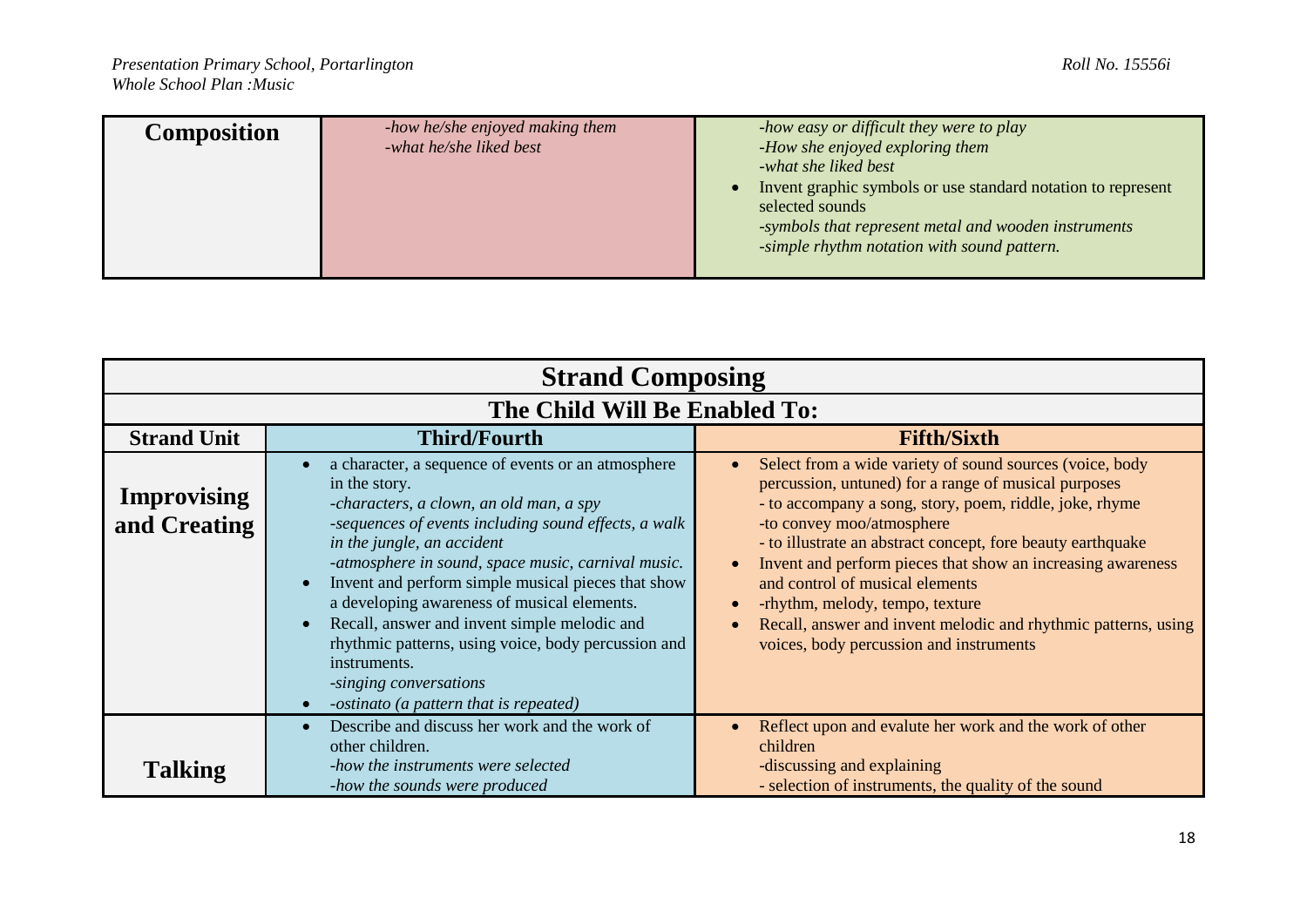| about and          | -what effects they produced                                                              | -what effects they produced                                                                                                 |
|--------------------|------------------------------------------------------------------------------------------|-----------------------------------------------------------------------------------------------------------------------------|
| <b>Recording</b>   | -whether she succeeded in her intention<br>-what changes are necessary                   | Devise and use graphic symbols and/or use standard notation to<br>record different lines of musical patterns and inventions |
| <b>Composition</b> | -how she enjoyed exploring the sounds, alone or<br>with others, and what she liked best. |                                                                                                                             |
|                    | Devise and use graphic symbols to record simple<br>musical patterns and inventions       |                                                                                                                             |

## **Ratification and Implementation.**

This school plan will be ratified by the Board of Management.

It will be reviewed each June.

Ratified By BOM:

 $Signed:$ 

Board of Management

Date:\_\_\_\_\_\_\_\_\_\_\_\_\_\_\_\_\_\_\_\_\_\_\_\_\_\_\_\_\_\_\_\_\_\_\_\_\_\_

 $Signed:$ 

Principal

 $Date:$